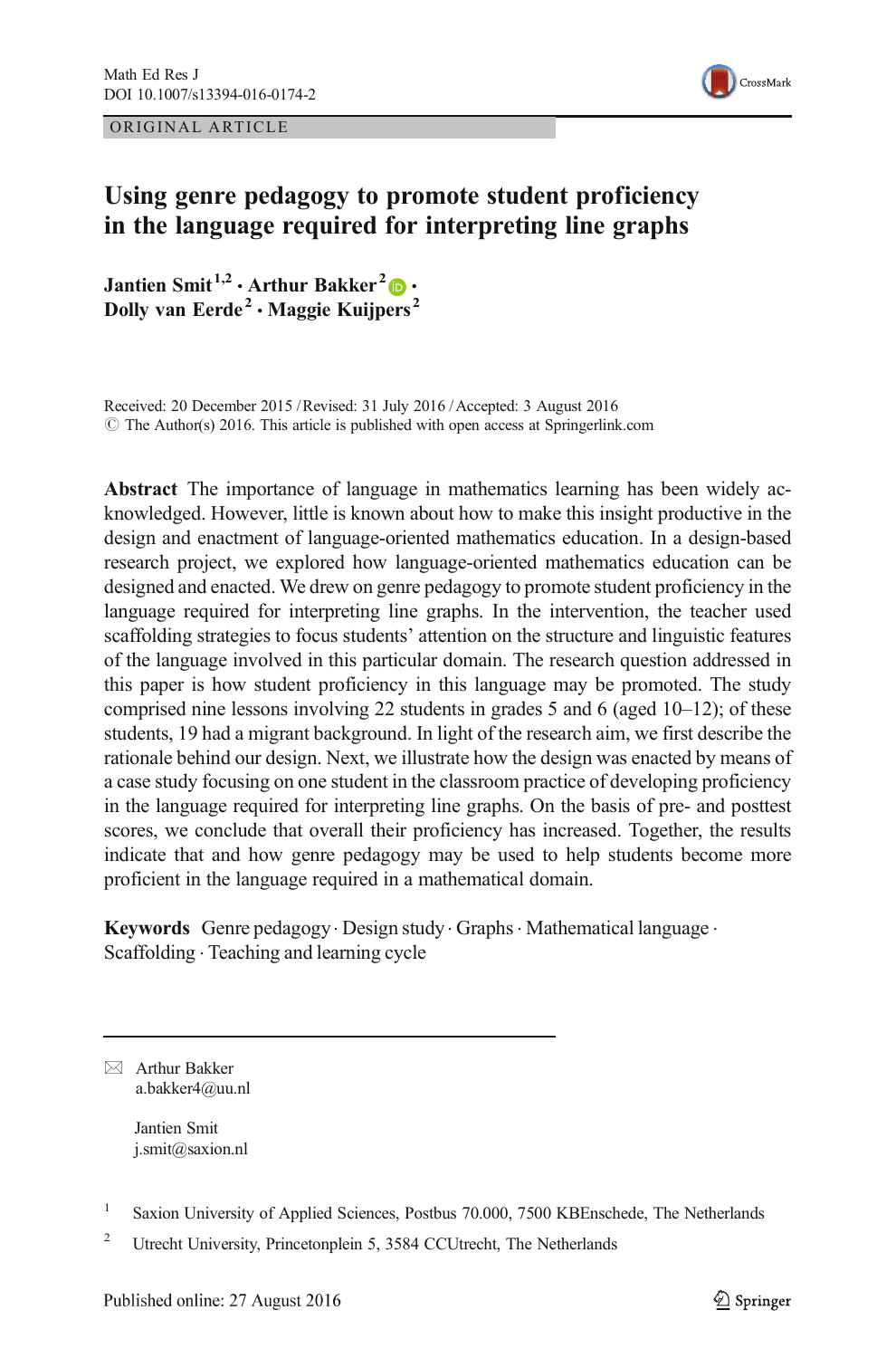<span id="page-1-0"></span>Language is one of the key semiotic systems operating in mathematics (Schleppegrell [2007\)](#page-20-0). Some scholars go so far as to claim that mathematics is a language (e.g., Mousley and Marks [1991\)](#page-20-0), suggesting that if students "talk" the language of a mathematics domain, they have access to its content. Despite different understandings of the relationships between mathematics and language, there is widespread consensus on language playing a vital role in mathematical learning (Chapman [2003;](#page-19-0) Ellerton and Clements [1991;](#page-19-0) Lampert and Blunk [1998](#page-20-0); Moschkovich [2010](#page-20-0); Mushin et al. [2013;](#page-20-0) Pimm [1987;](#page-20-0) Planas and Setati [2009;](#page-20-0) Sfard [2008;](#page-21-0) Wilkinson [2015](#page-21-0)).

Most existing research on the relationship between mathematics and language describes and explains mathematical learning as it happens in naturalistic settings. It is known that explicit attention to language is supposed to provide students with access to the official discourses of the classroom (Hyland [2004](#page-20-0); Morgan [2007\)](#page-20-0) and thus forms the gateway to better educational and societal opportunities for immigrant students but also supports native students (e.g., Adler [2001](#page-19-0); Campbell et al. [2007](#page-19-0); Schleppegrell [2007](#page-20-0)). Far less is known about how to design and enact language-oriented mathematics education (Mousley and Marks [1991](#page-20-0); Prediger and Wessel [2013;](#page-20-0) Warren and Miller [2013](#page-21-0)) so more interventionist research in this area is necessary (as observed by Ellerton and Clarkson, [1996](#page-19-0), and Moschkovich, [2010](#page-20-0)). Our approach to language-oriented mathematics education was informed by the Sydney School of genre pedagogy (Martin [1989](#page-20-0), [2009\)](#page-20-0). The core idea of genre pedagogy is to focus explicitly on the ways language can be used to achieve purposes in particular contexts (Gibbons [2002](#page-19-0); Hyland [2007](#page-20-0)).

The purpose of our design-based research project was thus to gain insight into how to design and enact language-oriented mathematics education. We ask: How can genre pedagogy be used to promote student proficiency in the language required to interpret line graphs?

To answer this question, we undertake three main steps. First, we present the rationale behind our approach. We draw on *genre pedagogy* and underpin the learning goals as well as the design principles and teaching strategies, such as scaffolding, deployed in the domain of line graphs. We did not use a control group because comparison to another group that did not aim to achieve the same (new) learning goals would not have made sense. Second, we present a case study focusing on one student to illustrate how the approach was enacted. Last, we show to what extent the approach promoted student proficiency in the language required to interpret line graphs.

### Theoretical background of the design and enactment

## Genre pedagogy: making language for learning explicit

Genre pedagogy offers the conceptual means (e.g., genre) and pedagogical tools (e.g., teaching and learning cycle) to take a functional perspective on language use and to promote student proficiency in the language required within a particular domain, in our case line graphs. Spycher  $(2007)$  $(2007)$  $(2007)$  defined genres as "socially recognized ways of using language that enable people to say things about the world, establish relationships, and accomplish tasks" (pp.  $240-241$ ). Although some genre scholars adhere to defining genre solely in terms of social processes, we focus on genres as textual products of a social process (cf. Knapp and Watkins [2005\)](#page-20-0) that can be enacted either in speaking or in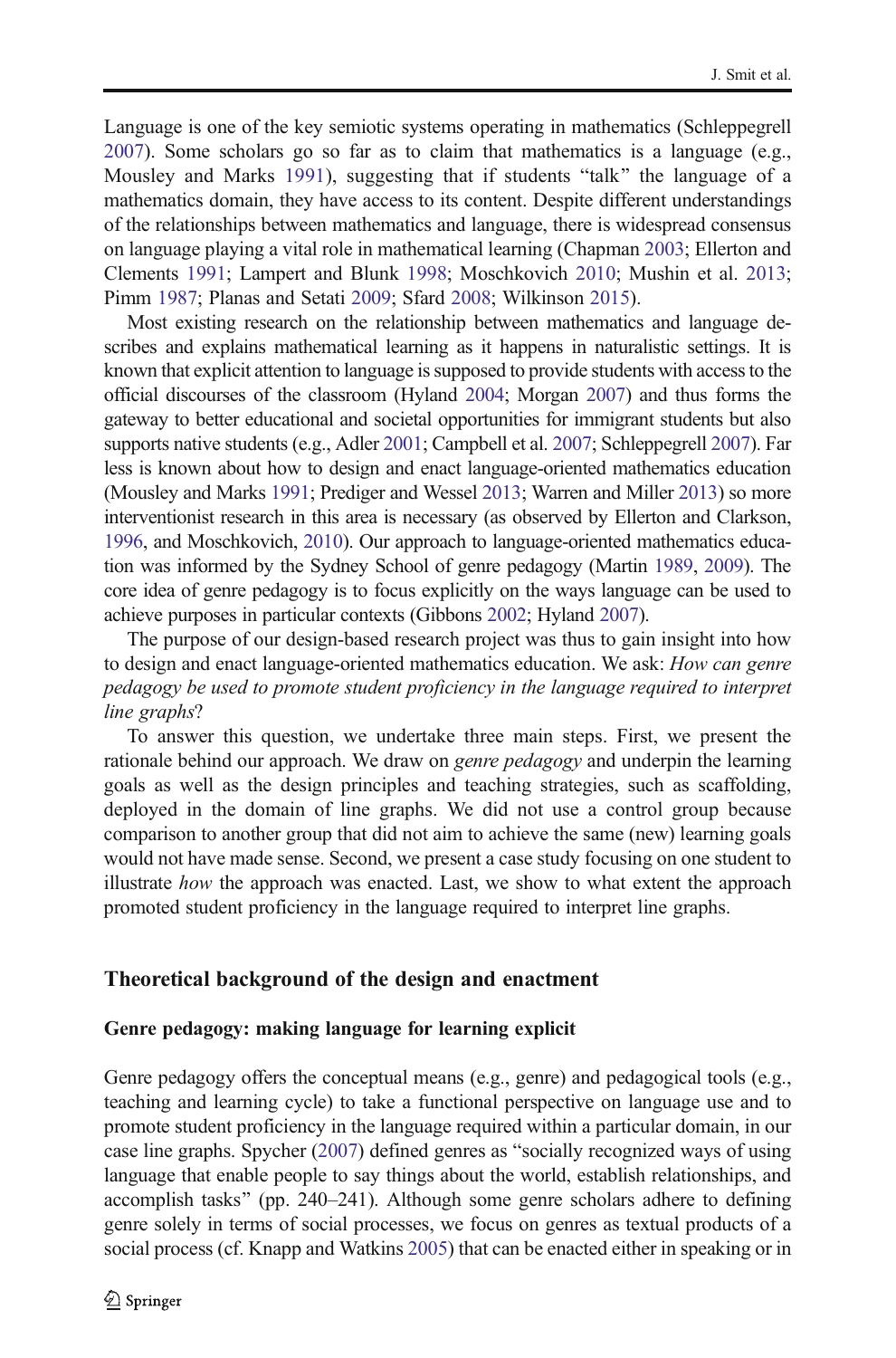writing. Such texts are staged, which refers to how meanings in text types are phased through stages in reasonably predictable ways, represented in a schematic structure (Martin and Rose [2008](#page-20-0)). A written report, for example, usually starts with an opening statement, general classification, or definition, followed by facts about various aspects of the subject (Derewianka [1990](#page-19-0)). Such a schematic structure is captured in structure features, referring, for example, to sequencing aspects of a text or to which crucial content elements should be included. Linguistic features concern text conventions, such as particular formulations (Chapman [2003;](#page-19-0) Cope and Kalantzis [1993\)](#page-19-0). Genre scholars share the assumption that the structure and linguistic features of genres for schooling need to be taught and learned explicitly, in particular in multilingual classrooms.

When drawing on genre pedagogy to support students' proficiency in the language required for interpreting line graphs, we first felt the need to formulate languageoriented learning goals, informed by the mathematical nature of the domain (next section), challenges and difficulties typically experienced by students, as well as the types of language needed for describing and interpreting line graphs (following sections). In a subsequent step, we specify the features of the language to be promoted.

#### Toward language-oriented learning goals for interpreting line graphs

The research project focused on interpreting line graphs that show change over time. Graphs are not only fundamental in mathematics but also indispensable in the fields of physical and social sciences (Nathan and Kim [2007](#page-20-0)). Line graphs, at least at the primary and middle school level, typically represent data of real-world phenomena (e.g., Clarke [1988](#page-19-0); Lovitt and Clarke [2011\)](#page-20-0). Leinhardt et al. ([1990](#page-20-0)) consider graphs "communicative systems, on the one hand, and a construction and organization of mathematical ideas on the other"  $(p. 3)$ . In the same review, they stated that graphs could have a bridging function between reasoning from the concrete to the abstract. Monk [\(2003\)](#page-20-0) also pointed toward such a distinction between the abstract and the concrete in his observation that students can build understanding of the graph and its context simultaneously by exploring both: "A graph can be used both as a window into a phenomenon and as a world of meanings in its own right^ (p. 256). Focus on the language involved in interpreting line graphs should provide access to reasoning in the domain of line graphs so that students can express relations between the natural phenomena represented and the mathematical phenomena. Hence, we formulated learning goal 1: Students can describe line graphs and interpret natural phenomena represented in graphs.

Students have been found to experience many difficulties in the domain of line graphs (cf. Leinhardt et al. [1990](#page-20-0)). Leinhardt et al. distinguished between pointwise reading of graphs and relative (across-time) reading and interpretation. We use Fig. [1](#page-3-0) to illustrate related difficulties. A question that elicits pointwise reading is "How much does Uncle Kees weigh when he is 35 years old?^ A question that elicits across-time reading is: "What happens to Uncle Kees' weight between his 30th and his 35th birthday?" Leinhardt et al. revealed that students tend to maintain focus on individual points in the graph, even if these points are connected with a line: "...although lines are accepted as a legitimate part of graphs, they seem to serve a connecting function rather than possessing a meaning in their own right^ (p. 34). Similarly, Monk [\(2003\)](#page-20-0) stated that students found across-time questions far more difficult to answer than pointwise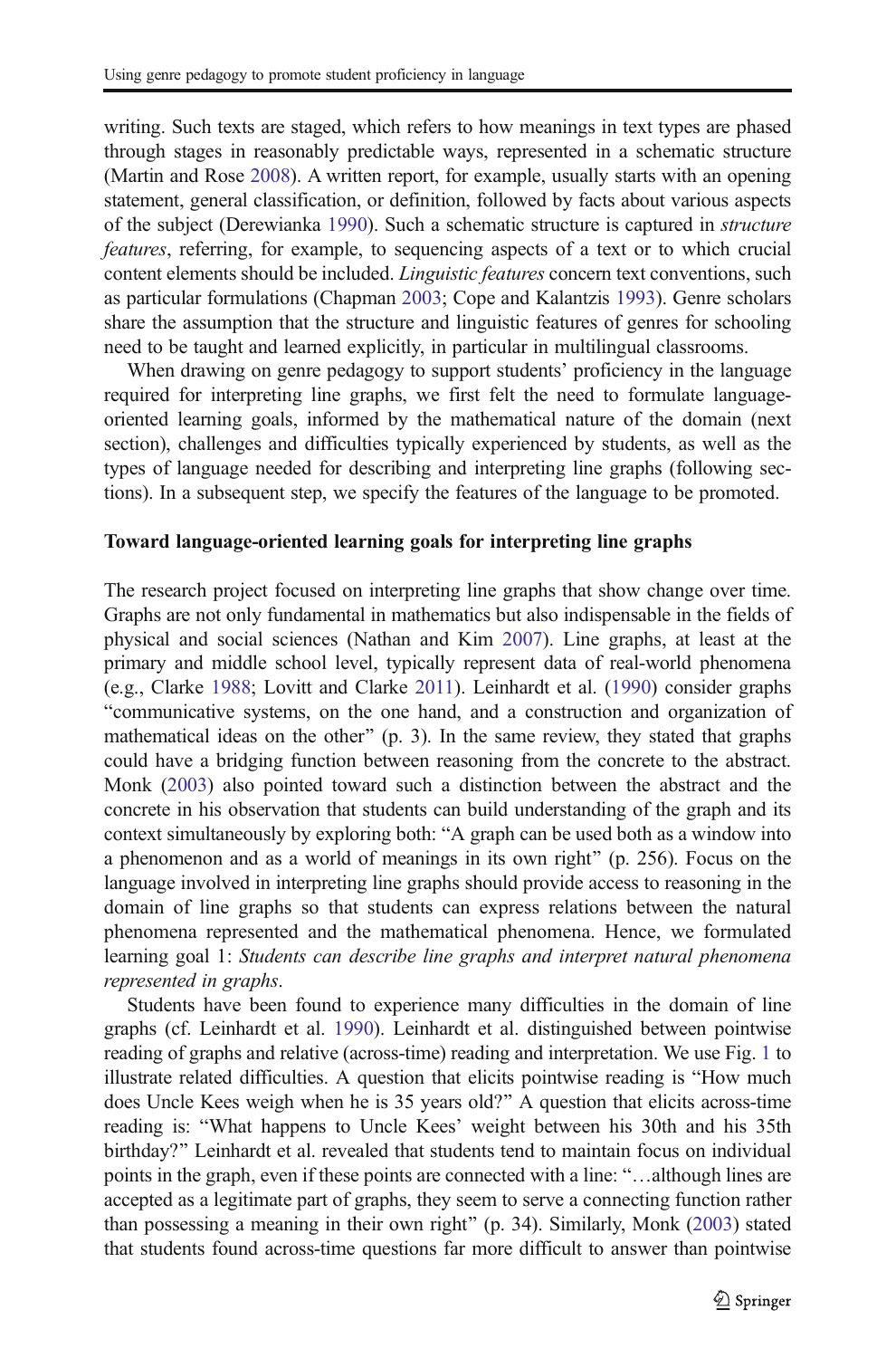#### **Uncle Kees' weight**

<span id="page-3-0"></span>

At the age of 20, Uncle Kees weighs 85 kilograms. Between his 20th and his 25th birthday, he slowly loses weight. The graph descends gradually. Between his 25th and his 30th birthday his weight decreases quickly. You can tell as the graph shows a steep fall. From his 30th to his 35th birthday his weight remains more or less the same. The graph is constant. Between his 35th and his 40th birthday he slowly loses weight; the graph gradually descends. When Uncle Kees is 40 his weight reaches its minimum: about 74 kilograms. From the age of 40 on his weight increases slightly. In this part, the graph gradually rises.

Fig. 1 Line graph and exemplary text including structure and linguistic features

questions. Another difficulty includes students' tendency to regard graphs as entities that embody causalities (Leinhardt et al. [1990](#page-20-0)); for example, "Uncle Kees became heavier because he ate too much.^ What is also relevant to across-time reading of graphs is students' difficulty with understanding constant functions, as students tend to view only changing quantities as legitimate. Interpreting gradations of a graph's steepness has also been addressed as challenging for students (cf. Moschkovich [1996](#page-20-0); Shah and Hoeffner [2002](#page-21-0)). Taking these difficulties together, we concluded that we should focus explicitly on the links between visual features (e.g., steepness, gradual increase) and their meaning. In grades 5 and 6, we focused on such qualitative graph features as preparation for more advanced quantitative reasoning about line graphs in secondary education. For example, the quantitative notion of slope is not introduced in the Dutch mathematics curriculum until grade 8 (Expertgroep Taal en Rekenen [2009\)](#page-20-0). These considerations led to the formulation of learning goal 2: Students can express both pointwise and relative (here, across-time) reading of line graphs.

Native speakers tend to develop general academic language as a by-product of classroom participation, implying that for them, this type of language typically does not need explicit attention. However, for second language learners and language-weak native students, this is mostly not the case (e.g., Gibbons [2002](#page-19-0)). Being familiar with everyday discourse and general academic language (e.g., to be able to reason about *increase*, growth, and process) has been argued to support the development of topic-specific mathematical language (Ferrari [2004;](#page-19-0) Gutiérrez et al. [2010](#page-20-0); Moschkovich [2002;](#page-20-0) Setati and Adler [2000](#page-20-0)). Hence, all three types of language (everyday, general academic, and topic-specific) require attention in language-oriented mathematics education.

Concerning the interpretation of line graphs, we investigated what particular language students needed to distinguish between moments and periods in time (i.e., to distinguish between pointwise and across-time reading). We concluded that temporal prepositions (e.g., *from*...to, *between...and*, *at*, *in*) are a key to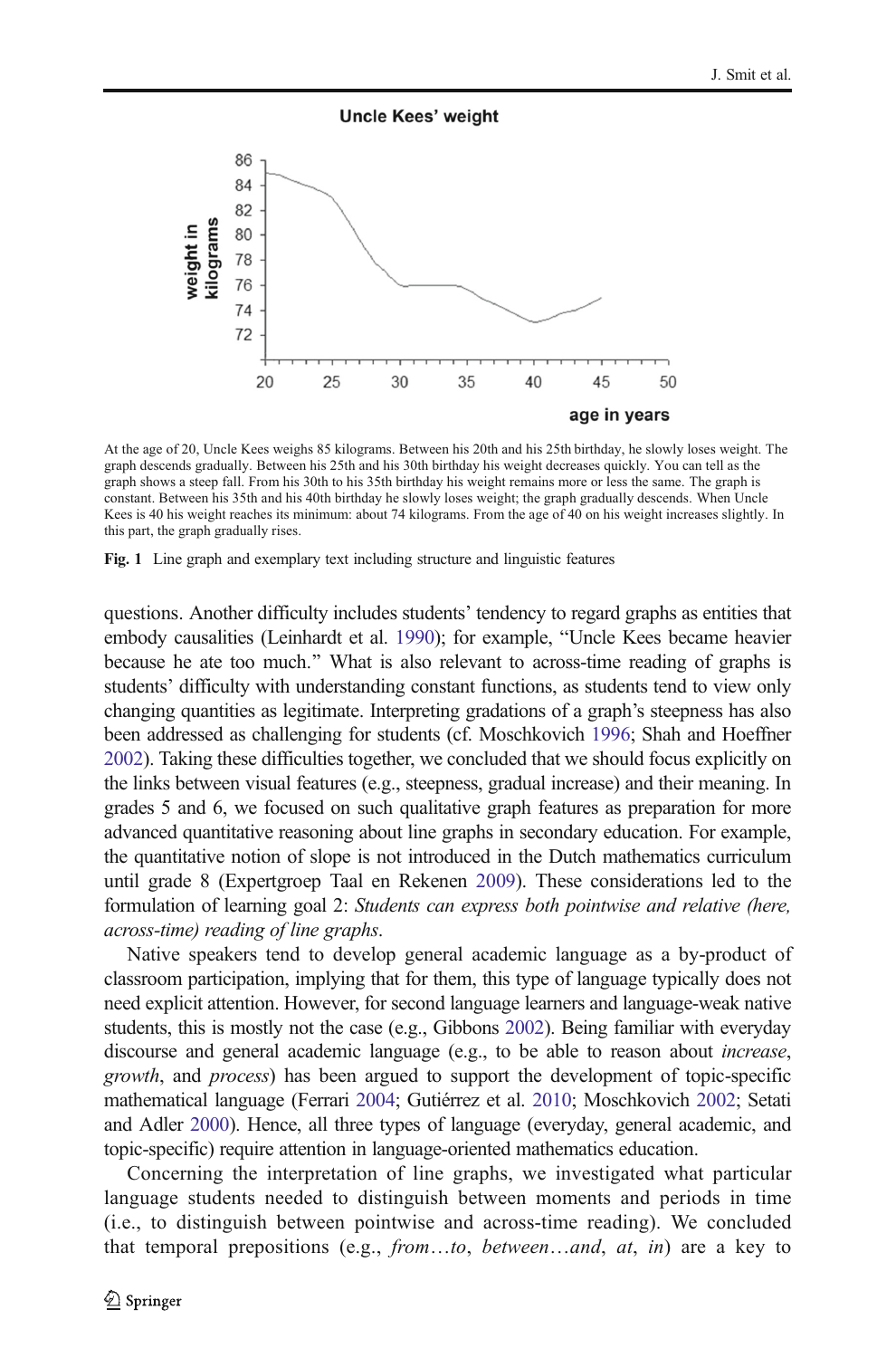being mathematically precise in the domain of line graphs, as they allow for distinguishing between moments and periods in time. It is likely that without the linguistic tools to distinguish between moments and periods in time (i.e., points and segments of the graph), students will find it difficult to reason with the concepts involved (e.g., an on-the-spot measurement versus changes over time). The literature on second language learners' problems shows that prepositions are particularly challenging (e.g., Chodorow et al. [2010\)](#page-19-0). Hence, we paid special attention to prepositions in designing for learning goal 3: Students can deploy everyday (e.g., temporal prepositions), general academic, and topic-specific mathematical language required to interpret line graphs.

### Features of the required language

In this subsection, we describe specifications of the learning goals in terms of structure features and linguistic features of the language in which we intended students to become proficient (Table [1](#page-5-0)). These features were the yield of three cycles of designbased research. In Table [1,](#page-5-0) a segment of a graph refers to a part of the graph in which its direction shows little or no change. We formulated two structure features to meet learning goal 1:

- Each segment of the graph is interpreted in terms of what happens in reality (structure feature 1, abbreviated as S1).
- & Each segment of the graph is described in terms of the course of the graph (structure feature 2, S2).

To interpret and describe segments, students need specific language. In line with learning goal 3 on everyday, general academic, and topic-specific language, we formulated two linguistic features:

- & For interpreting reality, general academic language is used (linguistic feature 1, abbreviated as L1).
- & For describing the course of the graph, topic-specific mathematical language is used (linguistic feature 2, L2).

Pointwise reading, in general, and the inclusion of starting points, peaks, and troughs, in particular, are important to describe critical moments in the natural phenomena. Therefore, we also included the following structure features concerning points in a line graph:

- The starting point of the graph is described (structure feature S3).
- When present in the graph, peaks and troughs are described (structure feature S4).

To meet learning goal 2 concerning across-time reading of graphs in relation to the natural phenomena the graphs represent, we needed to formulate a linguistic feature that would help students interpret and describe gradations of a line graph's steepness in a mathematically precise way: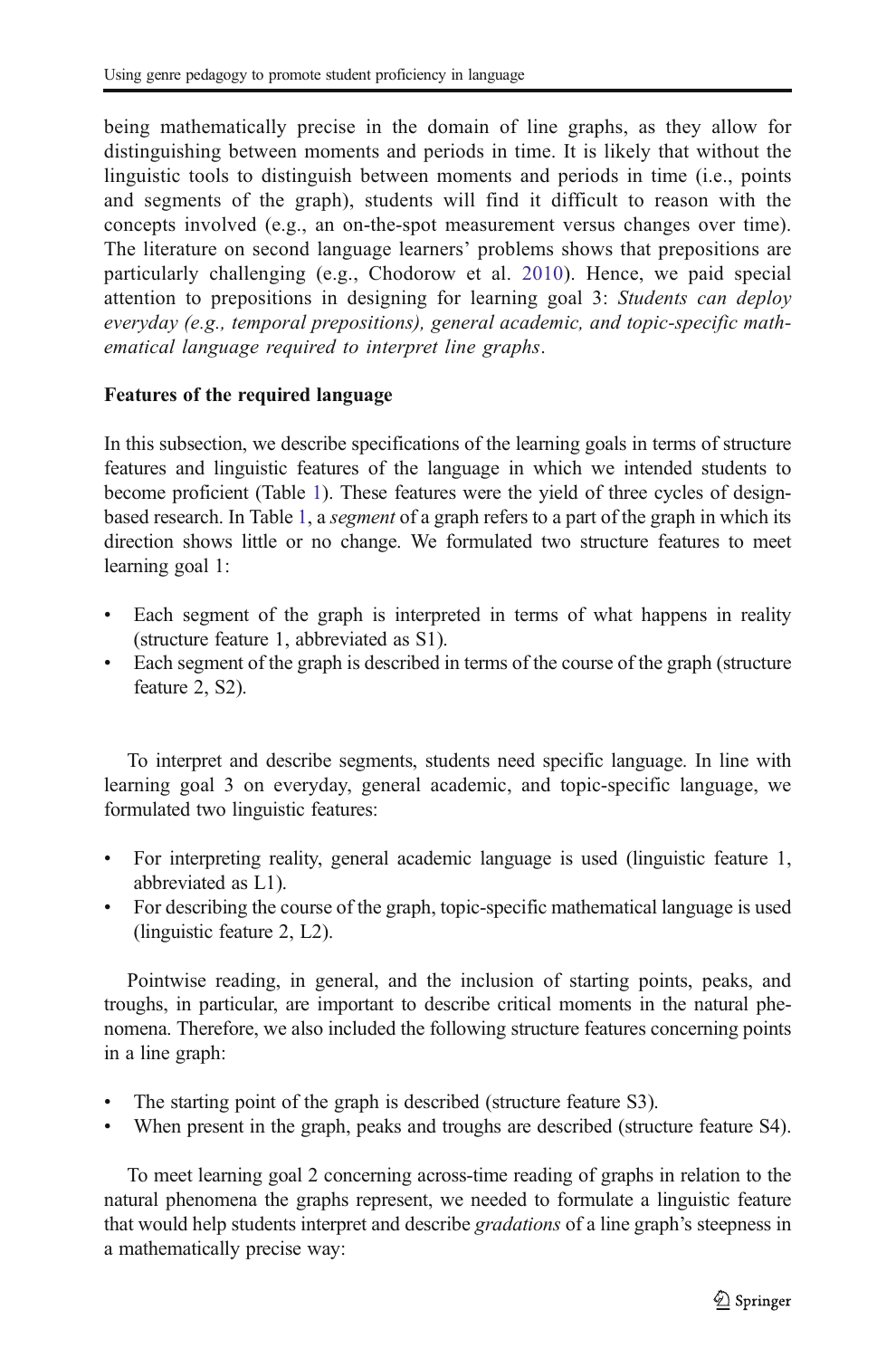|                | Structure features                                                                                                                                   | Examples                                                                                               |
|----------------|------------------------------------------------------------------------------------------------------------------------------------------------------|--------------------------------------------------------------------------------------------------------|
| S1             | For interpreting reality, general academic<br>language is used                                                                                       | "Between his 25th and his 30th birthday<br>his weight quickly diminishes."                             |
| S <sub>2</sub> | Each segment of the graph is described in<br>terms of the course of the graph                                                                        | "The graph descends gradually."                                                                        |
| S <sub>3</sub> | The starting point of the graph is described                                                                                                         | "At the age of 20 Uncle Kees weighs 85<br>kilograms."                                                  |
| S <sub>4</sub> | When present in the graph, peaks and<br>troughs are described                                                                                        | "When Uncle Kees is 40, his weight<br>reaches its minimum: about 74<br>kilograms."                     |
|                | Linguistic features                                                                                                                                  | Examples                                                                                               |
| L1             | For interpreting reality, general academic<br>language is used                                                                                       | "his weight decreases quickly"                                                                         |
| L <sub>2</sub> | For describing the course of the graph,<br>topic-specific mathematical language is<br>used                                                           | "Descends gradually"                                                                                   |
| L <sub>3</sub> | Gradations (e.g., of steepness) are<br>expressed to realize mathematical<br>precision, though not yet in numeric<br>form                             | "The graph shows a <i>steep</i> fall."<br>"The graph descends gradually."<br>"He slowly loses weight." |
| IA             | Student uses words such as <i>as</i> , <i>at</i> , <i>in</i> , and<br>when to refer to moments in time (i.e.,<br>points in the graphs)               | "At the age of 20"<br>" $In 2010"$                                                                     |
| L <sub>5</sub> | Student uses word combinations such as<br>fromto, betweenand, and from<br><i>onward</i> to refer to periods in time (i.e.,<br>segments of the graph) | "Between his 20th and his 25th birthday"<br>"From 2010 to 2012"                                        |

<span id="page-5-0"></span>Table 1 Structure and linguistic features of the language required for interpreting line graphs

Gradations (e.g., of steepness) are expressed to realize mathematical precision, though not yet in numeric form (linguistic feature L3). Examples of words that support such reasoning are *gradually*, *fast*, *slowly*, and *steep*.

We further formulated particular linguistic features to serve as tools with which students could adequately refer to and distinguish between moments and periods in time:

- $\bullet$  Student uses words such as *as, at, in, and when to refer to moments in time (i.e.,* points in the graphs; linguistic feature L4).
- & Student uses word combinations such as from…to, between…and, and from… onward to refer to periods in time (i.e., segments of the graph; linguistic feature L5).

The formulations of these features were intended to provide teachers with conventions to be established in the classroom and students with tools for reasoning about line graphs.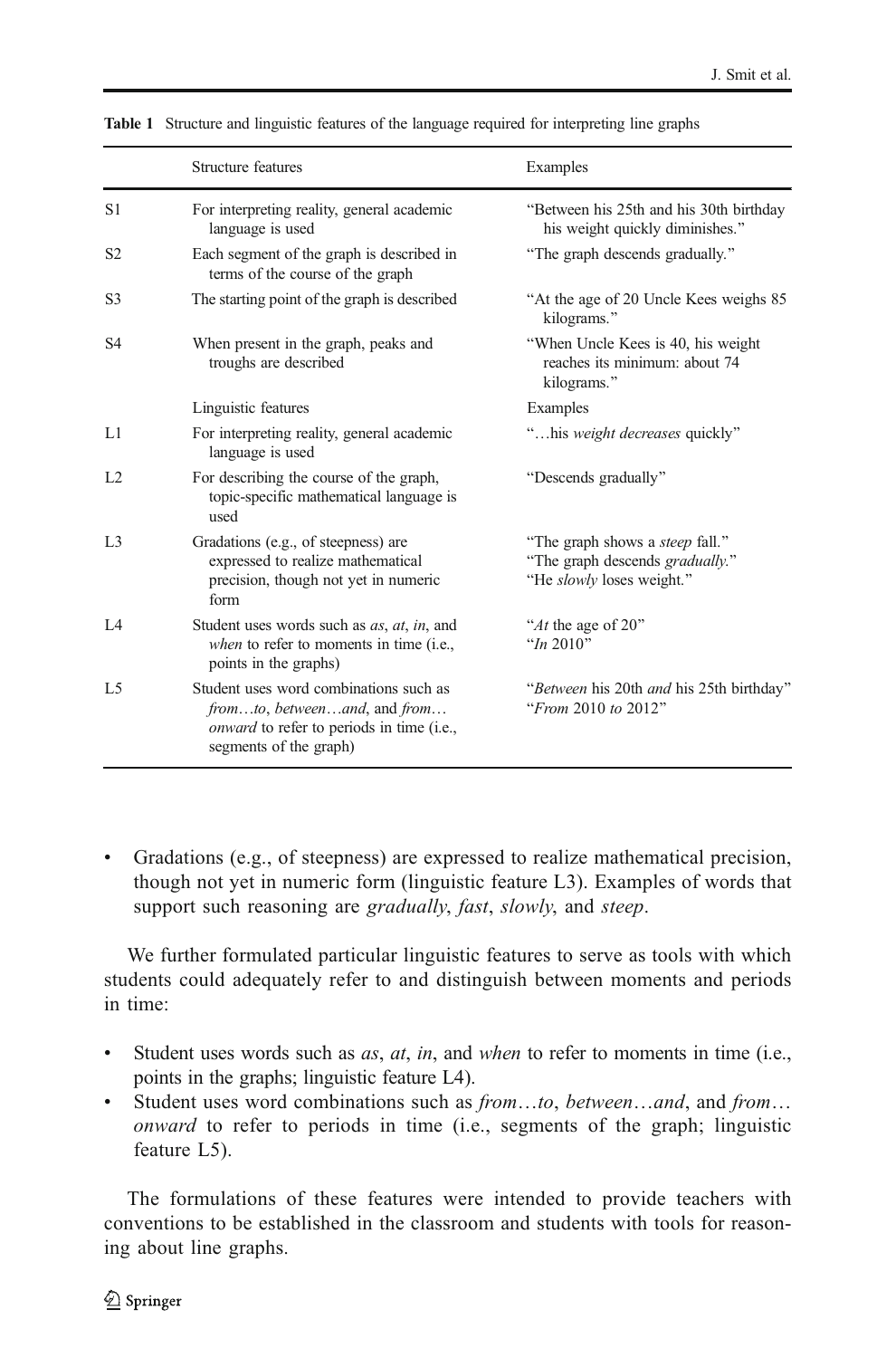#### Scaffolding: design and teaching

Within genre pedagogy, the idea of scaffolding is often used (Gibbons [2002\)](#page-19-0). Scaffolding (Wood et al. [1976](#page-21-0)) refers to temporary help that is provided by a more knowledgeable other to help a learner perform a task. The use of the scaffolding concept has been extended to a variety of settings including mathematics education (Bakker et al. [2015](#page-19-0); Bickmore-Brand and Gawned [1990](#page-19-0)). A consequence of this widening of the concept's scope is that scaffolding can be distributed not only across agents such as teachers, design, and artifacts, but also to the whole-class setting (Smit et al. [2013\)](#page-21-0). This conceptualization of whole-class scaffolding underlies the current study (Bakker and Smit [2016\)](#page-19-0). Based on the scaffolding literature, three key characteristics of scaffolding are distinguished: diagnosis, responsiveness (the adaptive core of the support provided), and handover to independence. In our case, the overarching design principle is that over time, students express themselves more independently in appropriate language related to line graphs. To this end, we employed the idea of the teaching and learning cycle as articulated in genre pedagogy.

### Teaching and learning cycle

To promote proficiency in the required language, we deployed the teaching and learning cycle, also known as the curriculum cycle, as a design heuristic in our lesson design (Derewianka [1990](#page-19-0); Gibbons [2002;](#page-19-0) Rothery [1996\)](#page-20-0). The purpose of the teaching and learning cycle is to induct students in written-like, academic language use (or, more generally, genres) needed for participating throughout the curriculum. The teaching and learning cycle consists of four phases through which the structure features and linguistic features of a particular genre can be made explicit to students. Each of the phases has a specific teaching purpose (Gibbons [2009](#page-19-0)) and informs the planning of classroom activities related to different teacher-learner roles (Hyland [2007\)](#page-20-0). The overall structure of the teaching and learning cycle is inspired by the idea of scaffolding.

In the first phase, *building the field*, students and teachers explore the context in which a genre is to be used to build up common basic understandings. In the second phase, the modeling phase, purpose, structure features, and linguistic features of the genre are explored by means of sample texts or modeling activities (e.g., writing activities by using writing frames in which parts of sentences are left out). During the third phase of joint construction, a teacher demonstrates both the process and product of writing in the genre based on suggestions from students. In the fourth phase, independent writing, students are expected to draw on their learning in the previous three phases and to write in the genre without support by either the teacher or models. In line with the idea of scaffolding, this independence is the final stage of gradually withdrawn support and direct instruction.

### Scaffolding strategies

To enact this general design principle in the classroom, the teacher was asked to enact scaffolding strategies that were formulated, enacted, and tested in an earlier phase of the design-based research project reported here (Smit and Van Eerde [2011\)](#page-21-0). These strategies involved diagnosis of the quality of the mathematical language used by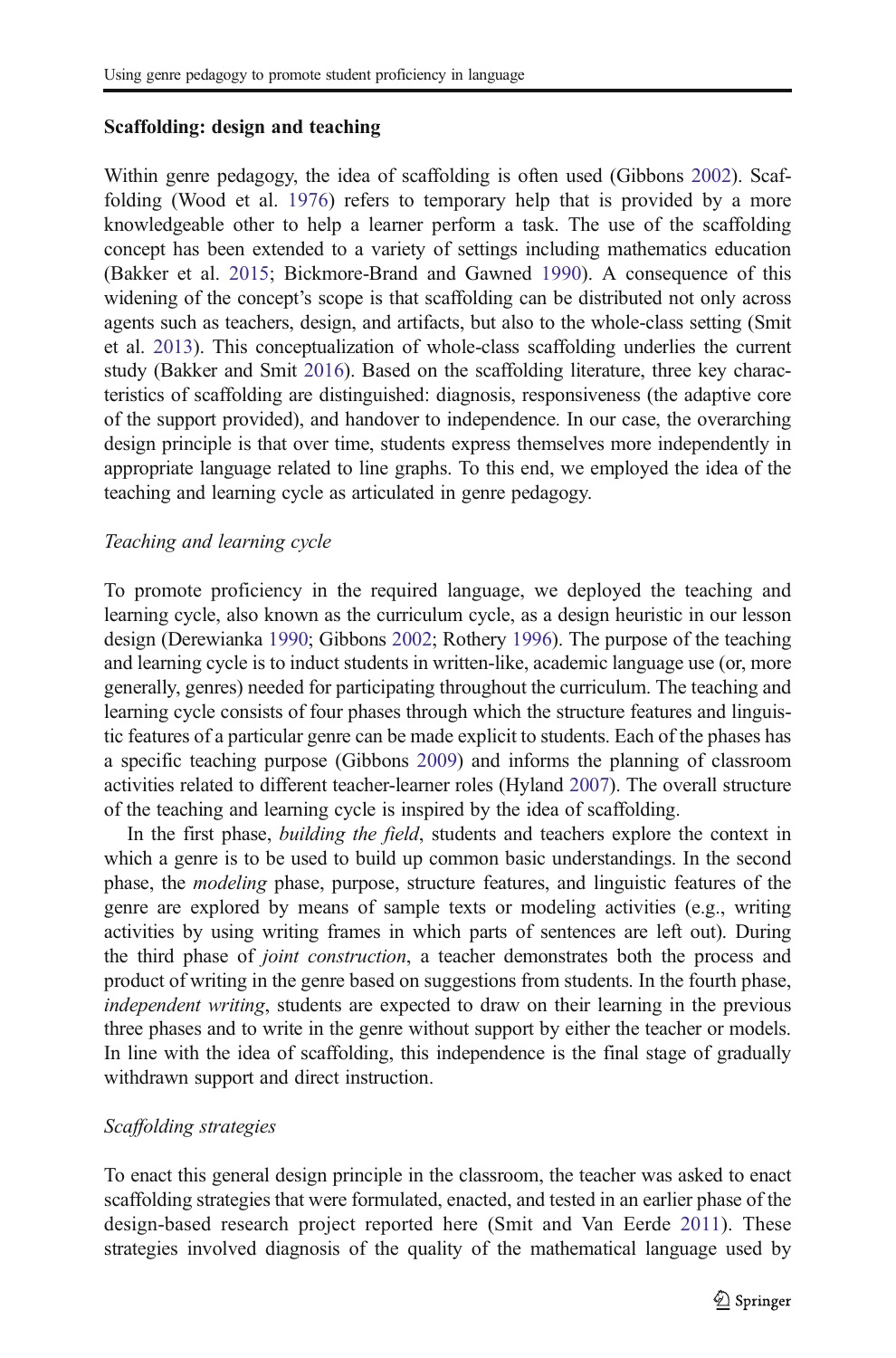students and involved responsive actions with the intention to make students independent users of precise language (cf. Chapman [1997](#page-19-0)). Strategies that the teacher used to promote students' proficiency in the language required for interpreting line graphs are summarized in Table 2.

### **Methods**

In the previous section, we have summarized how genre pedagogy has informed our design. To address the research question of how genre pedagogy can be used effectively to promote student proficiency in the language required to interpret line graphs, two further steps are required. To give the reader a qualitative sense of how student proficiency was promoted, we present a case study of a student, Abdul, in the classroom practice of developing proficiency in the language required for interpreting line graphs. Next, we present an analysis of pre- and posttest data to check to what extent the approach was effective.

### Participants

#### Classroom

The school was a multilingual school in a neighborhood with a low socioeconomic status. In the particular classroom studied, students did not only seem to work in groups, but also *as* groups (cf. Mercer and Littleton [2007\)](#page-20-0). That is, students seemed to contribute actively to small group discussion and to negotiate mathematical solutions that were written on the window with specific writing pens

|   | Abbreviations Strategies |                                                                                                                                                                                                                                                        | Examples                                                                                        |
|---|--------------------------|--------------------------------------------------------------------------------------------------------------------------------------------------------------------------------------------------------------------------------------------------------|-------------------------------------------------------------------------------------------------|
|   | RefExt                   | Reformulate or extending students' spoken<br>or written utterances                                                                                                                                                                                     | In response to "the graph goes higher<br>and higher up": "Yes, the graph does<br>rise steeply." |
|   | LingFea                  | Explicitly referring to or reminding of linguistic<br>features (e.g., topic-specific words or tempo-<br>ral prepositions), doing so implicitly by re-<br>ferring to or pointing at the word list, or by<br>referring explicitly to supportive gestures | "Look, the word you are looking for is<br>written down here."                                   |
| 3 | <b>StrucFea</b>          | Explicitly referring to or reminding of structure<br>features (e.g., the use of a specific type of<br>language such as topic-specific language)                                                                                                        | "Into how many segments can we split<br>the graph?"                                             |
|   | AskImp                   | Asking students to improve language (e.g.,<br>asking for more precise language) or to<br>elaborate their utterance                                                                                                                                     | "How can we rewrite this in more"<br>mathematical language?"                                    |
| 5 | RepCor                   | Repeat correct student utterances                                                                                                                                                                                                                      | "Yes, the graph does descend slowly."                                                           |
| 6 | IndPro                   | Asking for or explicitly encouraging students to<br>independently produce spoken or written<br>language                                                                                                                                                | "And now try to formulate a sentence"<br>yourself."                                             |

Table 2 Strategies for scaffolding language and examples for each strategy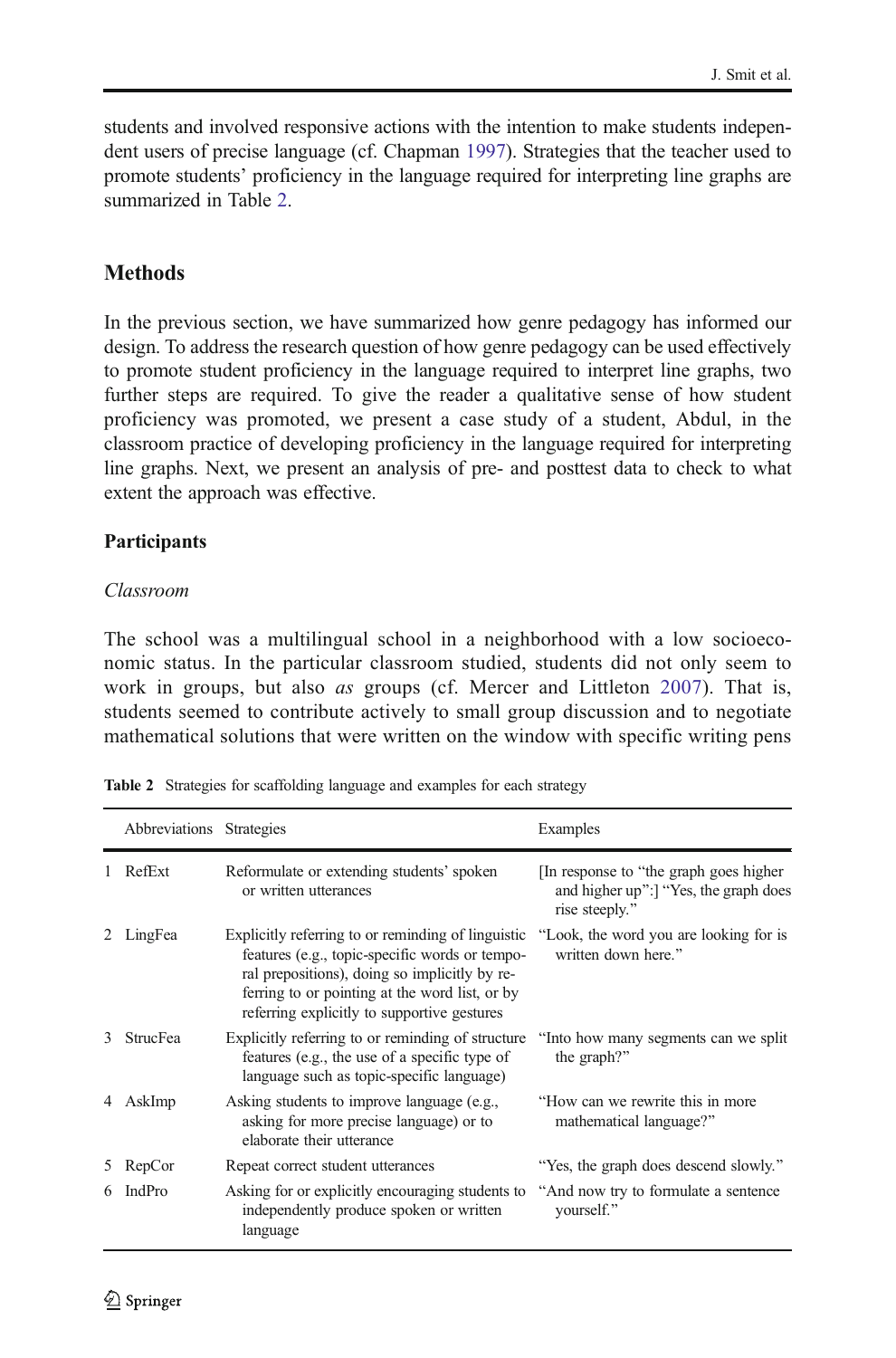(and wiped out if a better solution was suggested by another student). Moreover, students seemed to value each other's contributions and so did the teacher. It has been argued that social norms like these are a prerequisite for meaningful wholeclass discussion in which students dare to speak (Cobb and Yackel [1996\)](#page-19-0). The regular class teacher seemed to have a positive attitude toward the students and seemed to express high expectations of them (cf. Gibbons [2002](#page-19-0)). All in all, we think that the school culture was supportive to our research aim because students responded positively to the attention given to language in the mathematics lessons on graphs from the very beginning of the intervention.

The design study analyzed here was carried out in grades 5 and 6 (aged 10–12) and comprised nine lessons—one per week—of about 60 min each. The classroom consisted of 22 students, 19 of whom were second language learners. Eighteen of these were second- and third-generation Moroccan and Turkish students, and one came from Iran. Some students spoke Dutch at home, others Berber or Turkish.

### Teacher

The teacher was not employed at the school involved in the research project. We asked her to participate because she had 17 years of experience in primary education, partly in multilingual classrooms. In the following, we will refer to the participating teacher as "teacher" and to the regular teacher of the primary class as "class teacher."

### Abdul

One reason for selecting Abdul (pseudonym) for the case study was to illustrate the potential progress of a lower-level achieving student. Furthermore, he talked enough during whole-class settings to be interesting for such an analysis. During a stimulated recall interview, the teacher had said about him that he used slang and she was worried he would have trouble developing the intended general and topicspecific language. The class teacher also considered him a mathematically weak student with language problems. Abdul's proficiency progress thus serves as an interesting case for qualitative characterization.

### **Instruments**

## Pre- and posttest items

For the analysis of the effectiveness of the approach, we used comparable preand posttest items to determine the extent to which students had made progress in the mathematical language required for interpreting line graphs. In these items, students were asked to independently make a line graph interpretation and description (see Fig. [2\)](#page-9-0). There were 8 days between the last lesson and the posttest.

Students had to describe and interpret a line graph such as Fig. [1](#page-3-0) shows, which took them up to 15 min (about one third of the total test). Another part of the tests, on receptive language learning, was analyzed in Smit and Van Eerde [\(2013\)](#page-21-0).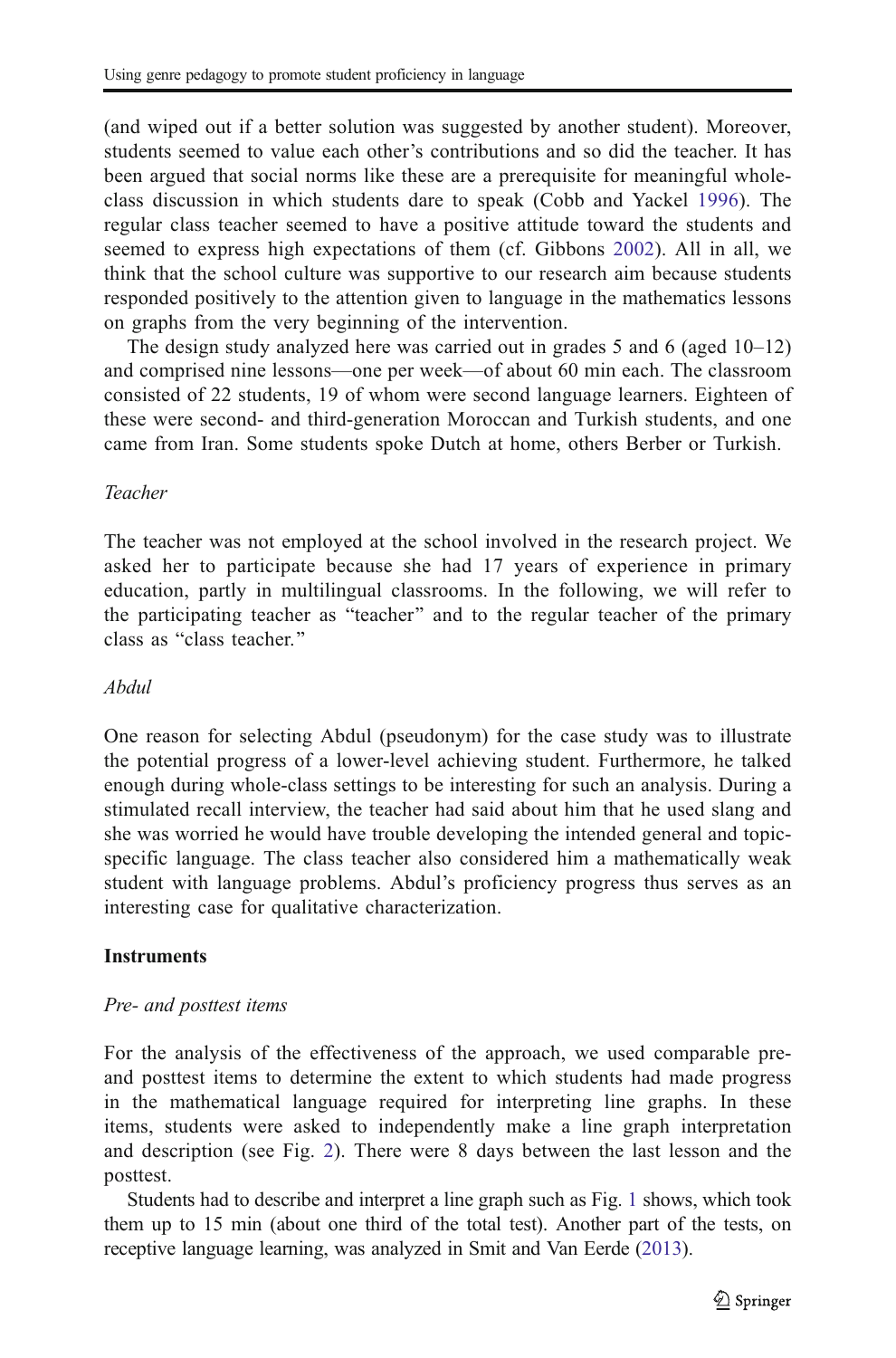<span id="page-9-0"></span>

Fig. 2 Test item for investigating student proficiency in the language required for interpreting line graphs

#### Data collection

The collection of data used for the analyses presented in this paper included audio and video recordings of nine lessons (all transcribed verbatim), field notes, students' preand posttest results, as well as their written work.

### Data analysis

#### Case study

In this case study, we paid attention to the structure features and linguistic features of the language used to describe and interpret line graphs and their relation to the enacted scaffolding strategies. About 60 % of each lesson was devoted to wholeclass interaction. To characterize Abdul's developing language proficiency in whole-class interaction, we first identified all his utterances in the lesson transcripts. Next, we conducted a qualitative analysis of Abdul's utterances throughout the lessons in terms of structure and linguistic features. Incidents concerned particular structure and linguistic features of the use of language, related to his understanding of mathematical content. One author's chronological reading of these incidents led to conjectures that she triangulated with other data we had about Abdul. Confirmed conjectures remained; unconfirmed conjectures were rejected. This qualitative analysis of Abdul's classroom utterances in relation to our theoretical framework was checked by another author. Based on her reading of the analysis conducted by the first author, she suggested a few minor reformulations. The gradual development of Abdul's language proficiency throughout the stages of the teaching and learning cycle was judged valid by her.

This case study is structured chronologically according to the four phases of the aforementioned teaching and learning cycle. Other aspects of the intervention (e.g., scaffolding strategies) are mentioned when relevant within the qualitative analysis of Abdul's development. In parentheses, we refer to structure and linguistic features as presented in Table [1.](#page-5-0)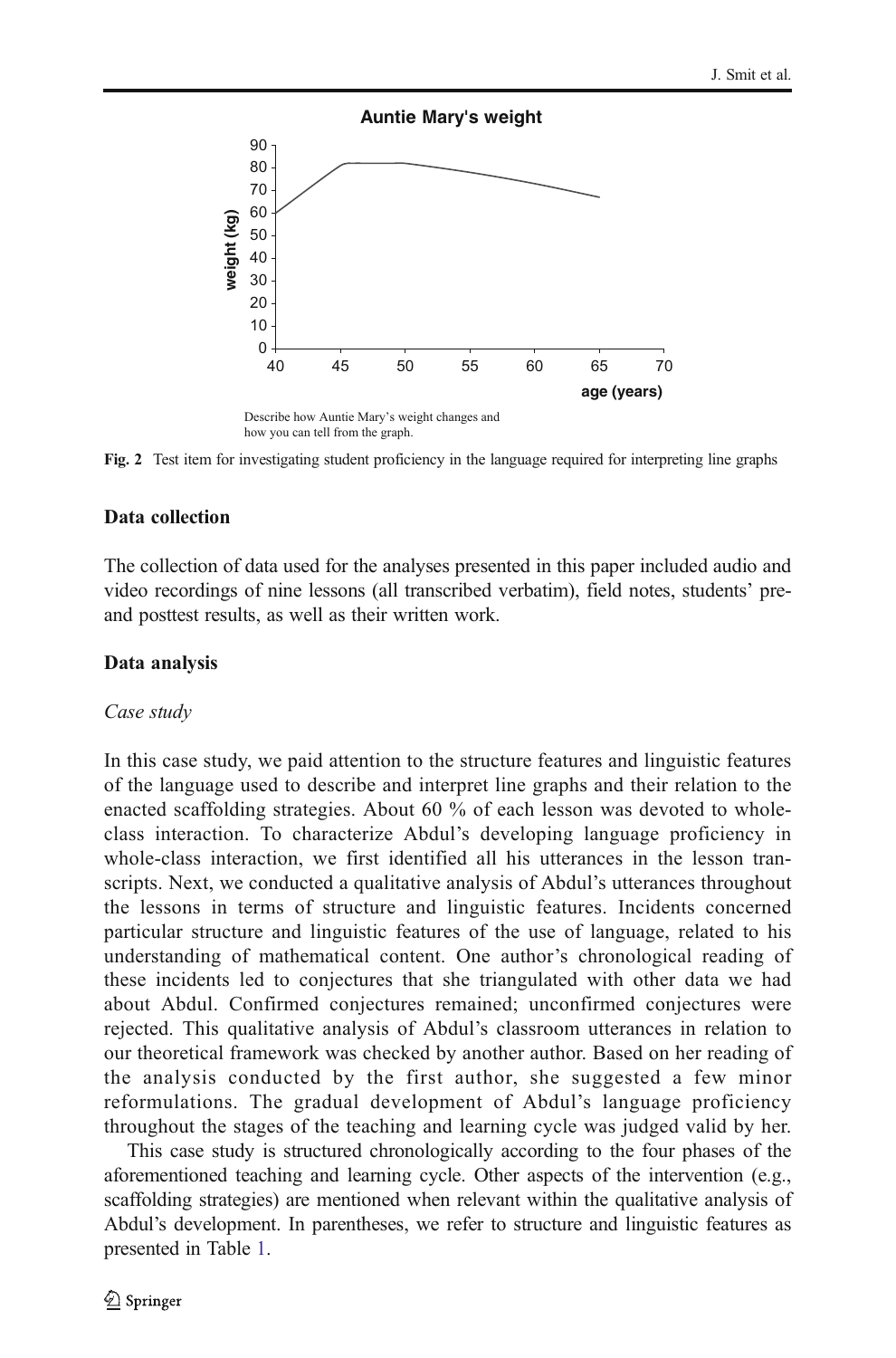#### Pre-posttest analysis

Last, we analyzed all students' writing in the targeted text type in pre- and posttest. These tests consisted respectively of nine and eight items and lasted up to 50 min (pretest) and 45 min (posttest). The test items were constructed so as to gain insight into mathematical understanding of line graphs and into both receptive and productive language proficiency. The item that we used for analyzing students' writing performance is shown in Fig. [2.](#page-9-0)

We developed an analytic framework for assessing students' written mathematical and linguistic performance that included scoring instructions and fictitious examples. After several rounds of constructing, testing, and evaluating the framework, the final 12 categories of the analytic framework were formulated, capturing all structure and linguistic features. Ten out of 12 categories have an ordinal threepoint scoring system (see Table 3). The remaining two categories involved the counting of general academic words (e.g., increase, decrease, grow, equal) and topic-specific words (e.g., constant, gradually, rise, descend) that students used in their written texts (a ratio scoring system).

All students' line graph descriptions in pre- and posttest were scored by two independent raters using the analytic framework. As a consequence of using two different scoring systems (ordinal and rational), we computed two kappas (one for each scoring system) to determine interrater reliability. Cohen's kappa, computed on 418 ordinal units, was .77. Cohen's kappa, based on 88 ratio units, was .78. Both kappas indicate substantial interrater reliability (Cohen [1988\)](#page-19-0).

To determine students' language proficiency in pre- and posttests, all students received a mark (1 to 10) for their written graph descriptions, based on the following steps. First, for each unit to be scored, the arithmetic mean of two scores attributed by the independent raters was determined. Subsequently, these mean scores were multiplied by the weight attributed to each particular category by the researchers. For example, the category of "describes each segment in terms of what happens in reality" was attributed more weight  $(3)$  than the category of "describes the starting point of the

| Category                                  |                | Score Description for each score Scoring instruction                                   |                                                                                                                                                     | Example                                                                                                |
|-------------------------------------------|----------------|----------------------------------------------------------------------------------------|-----------------------------------------------------------------------------------------------------------------------------------------------------|--------------------------------------------------------------------------------------------------------|
| Describes the<br>starting<br>point of the | 1              | The starting point has not<br>been described                                           | No data involving the starting<br>point of the line graph are<br>included                                                                           |                                                                                                        |
| line graph                                | $\mathfrak{D}$ | The starting point has<br>been described, but<br>either incorrectly or<br>incompletely | Only one of the two axes is<br>included in the description of<br>the starting point on the line<br>graph.<br>One axis is incorrectly<br>interpreted | "Uncle Jan weighs<br>80 kilos."<br>"Uncle Jan does not<br>weigh much<br>when he is $40$<br>vears old." |
|                                           | 3              | The starting point has<br>correctly and<br>completely been<br>described                | The starting point is correctly<br>and precisely interpreted and<br>included                                                                        | "At the age of 25"<br>Uncle Jan weighs<br>80 kilos."                                                   |

Table 3 Example of a category from the analytic framework in scoring pre- and posttest items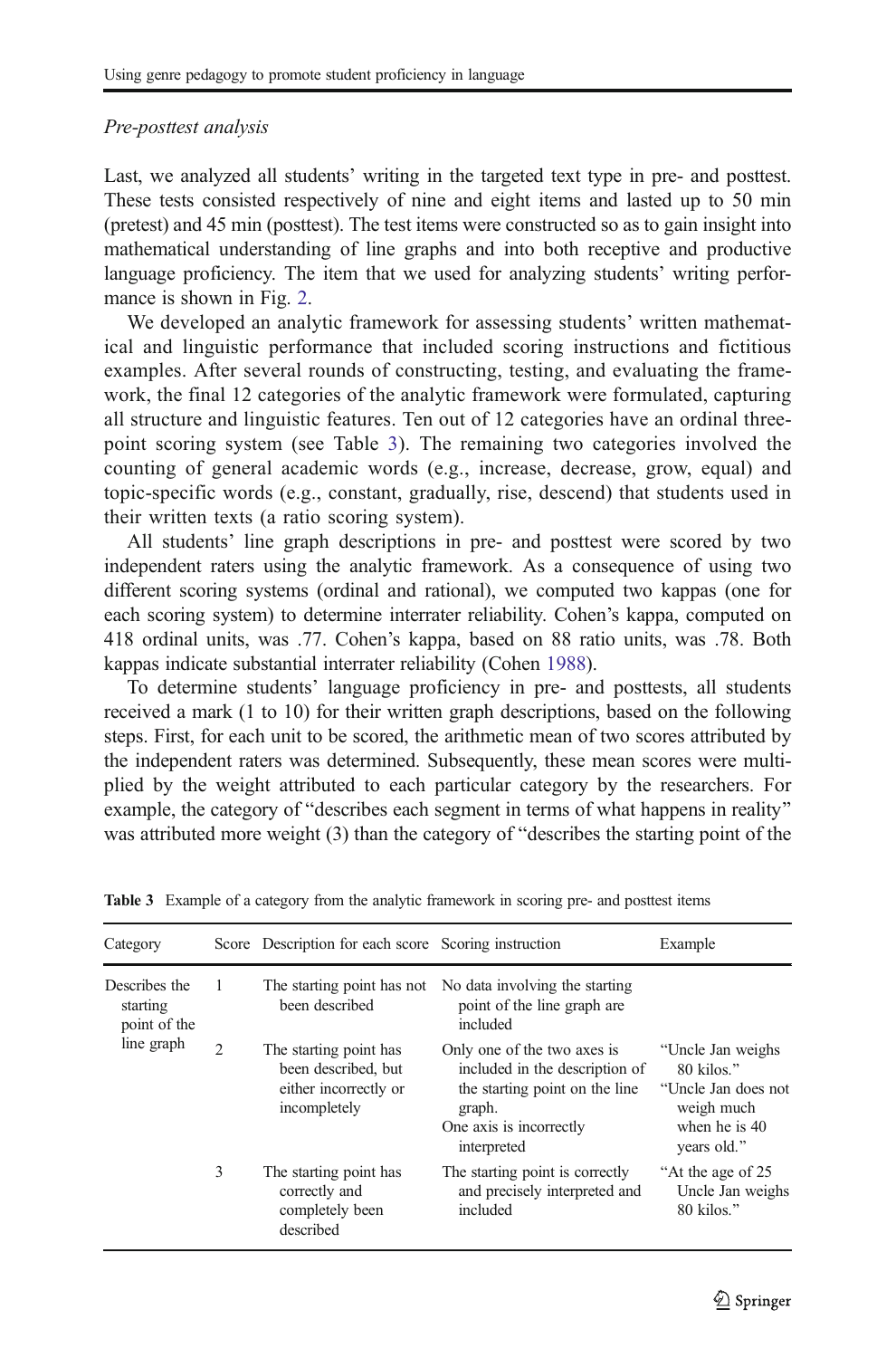graph" (2), because the former relates to a complete line graph while the latter only relates to one point in a line graph. Last, all weighted scores were added up for each student's test and divided by the maximum number of points, resulting in a score (a mark from 1 to 10) for each student. Cronbach's alpha computed on the posttest scores was .83, which indicates a good internal consistency. Because of the small group size, we just use descriptive statistics to compare pre- and posttest scores.

## **Results**

In the first lesson, the teacher introduces the lessons as "language-math lessons": "And that's new. It's a bit of language, and a bit of mathematics, and a bit of a mix. We are actually also going to talk *about* the language of mathematics." The teacher also stresses that the purpose of the lessons is to learn to formulate precisely in mathematics: BWhat exactly do we want to say? So we will think about how to use language to tell things precisely."

### Phase 1: building the field

In the first phase of the teaching and learning cycle, the focus was on exploring the domain of line graphs. The mathematical activities involved meaningful, rich, open problems that did not yet include ready-made mathematical models such as line graphs. For example, with reference to an unfinished table of sunflower height data, the students were asked to construct their own representation and answer the question: "Will this sunflower reach a height of three meters?" After an investigation in small groups, students presented their own constructions, followed by whole-class interaction. These mathematical activities promoted progressive mathematization (Treffers [1987\)](#page-21-0) toward a line graph, which was indeed proposed by several students. During the first lessons, the teacher particularly focused on concrete concepts (e.g., horizontal axis, table, growth process) rather than on more abstract concepts (e.g., constant) and formulations ("the graph rises") as the latter involves a greater learning burden (Nation [2001;](#page-20-0) Pichette et al. [2012\)](#page-20-0). The concrete concepts formed part of the learning goals of the first three lessons. Throughout the nine lessons, the teacher wrote both the concrete and the abstract words on a growing word list that was used in classroom interaction as a scaffolding device. Students were given agency to suggest adding relevant words to the list from the first lesson onward. The words on the list were discussed in a functional way; that is, to support speaking and writing in the language that helped students reason about line graphs in a mathematically adequate way. Abdul contributes to whole-class interaction three times in the first lesson. When the teacher asks Abdul to formulate more precisely (one of the scaffolding strategies), he asks: "What do you mean?" Apparently, it is unclear to him what is expected. This is understandable, as he is not yet familiar with the way in which language is centralized in the mathematics lessons. In the second lesson, Abdul's use of language is still hesitant, for example "how much it changes, from years, the height" (when the growth of a boy is discussed).

At the start of lesson 3, the teacher asks the students what they consider a suitable title for a line graph about the growth of a boy. She explains: "If you say 'Koen's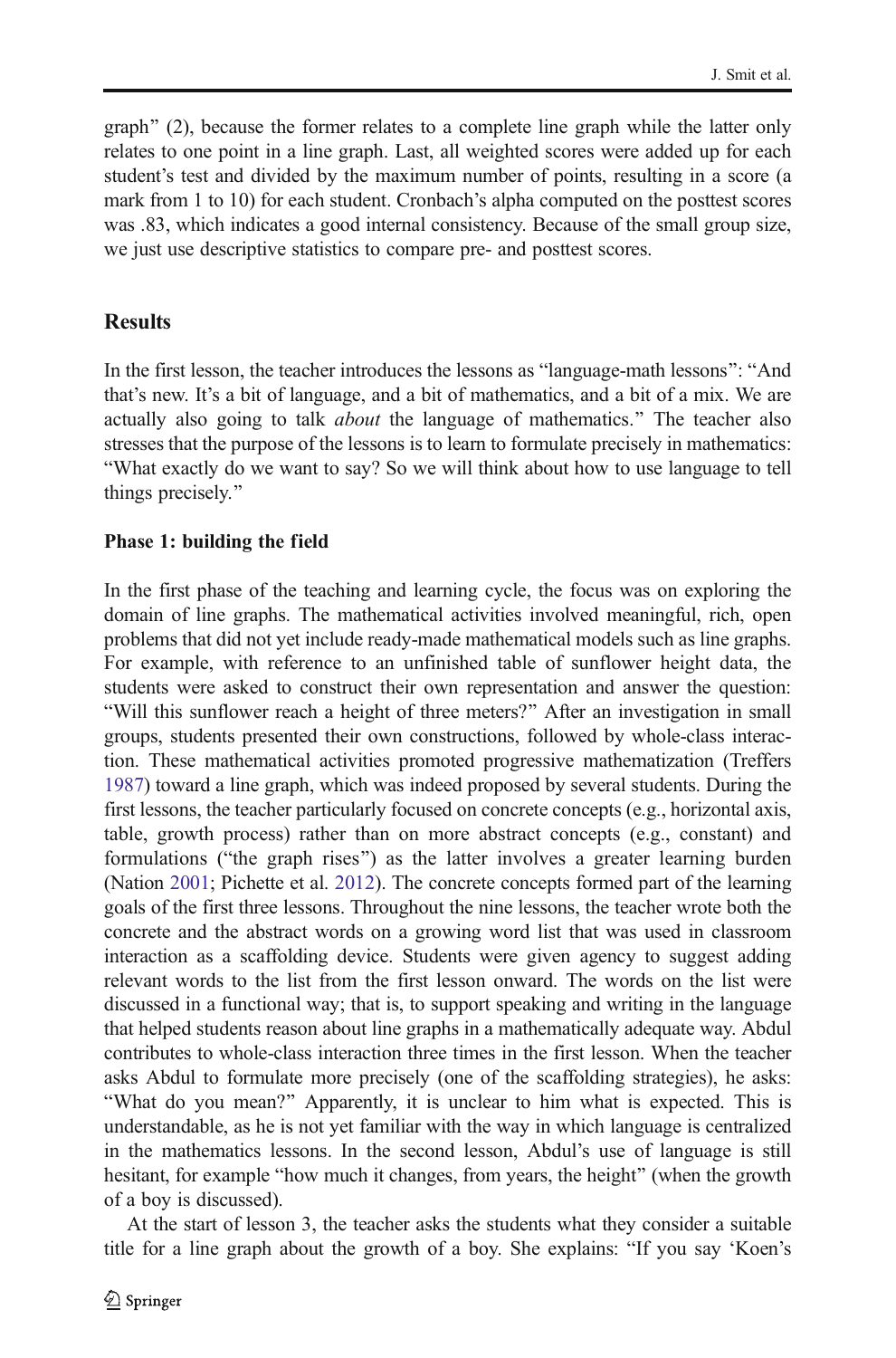<span id="page-12-0"></span>height,' you have only said *something* about it. But you say slightly more when you talk about 'growth process.' Because: what do I see happening right in front of me then?^ The teacher explains the importance of precise language in discussing the difference between height and growth process.

Regarding Abdul, lesson 3 shows remarkable progress concerning the amount of utterances (11) and the use of general academic and topic-specific language (cf. learning goal 3). The teacher's attention to formulating precisely is reflected in Abdul's search for the most adequate term when describing the growth of a sunflower (see Fig. 3): "growth process," "sunflower process," and "sunflower growth process" (general academic language). He also starts actively using the word list on the wall. The first topic-specific word for graph descriptions emerges in lesson 3 in the context of growth of a sunflower: constant (L2). He uses this word, however, without embedding it in a sentence. In response to him, the teacher uses the scaffolding strategy of reformulating (RefExt): "Indeed, the graph goes constant." In the interview after lesson 3, Abdul uses the term constant again. He defines it as "stay on the same line" and does not yet demonstrate an adequate use of this topic-specific word.

#### Phase 2: modeling the genre

From the fourth lesson onward, the instructional activities predominantly focused on modeling the language required for describing and interpreting line graphs. In this phase, the structure features and linguistic features were explicitly addressed in instructional activities so as to explicitly model speaking and writing about line graphs. An example of a recurring modeling activity included the use of writing frames, which were also used as speaking frames in whole-class interaction in this research. The frames can be seen as templates to support students'speaking or writing, which include the staged character of the language to be developed (see Fig. [4](#page-13-0) for an example): Other activities include discussion of exemplary line graph descriptions and discussion of students' own line graph descriptions (spoken as well as written). The teacher repeatedly discussed the need to formulate precisely so as to understand each other's contributions to mathematical discussions. She also started to attend to different features of the more "formal" language required in mathematics lessons (for instance



Fig. 3 Line representing the growth of a sunflower, used in lesson 4 (x-axis is time (tijd) in weeks and y-axis is height (lengte) in cm)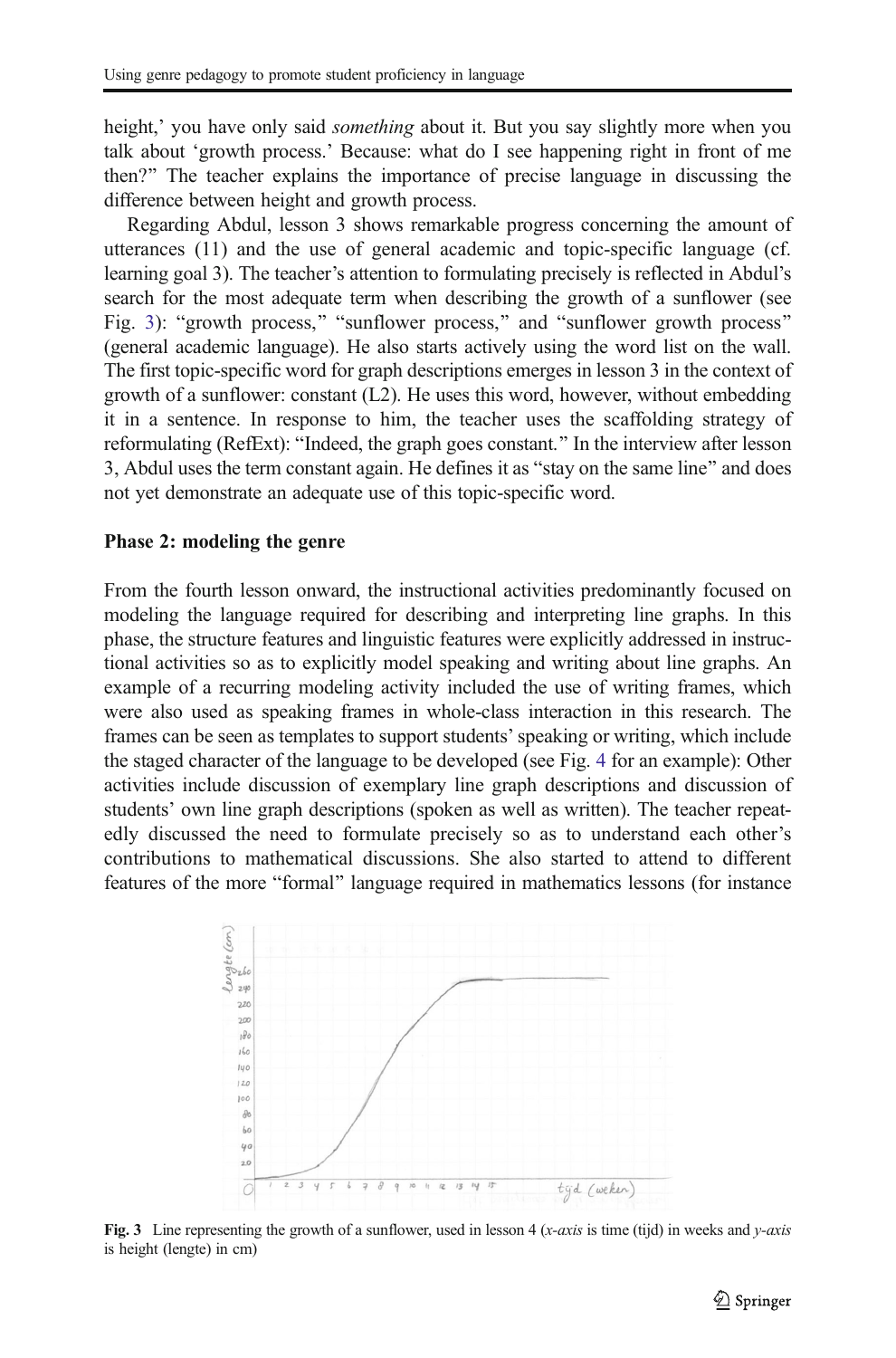<span id="page-13-0"></span>

Fig. 4 Line graph discussed in lesson 5 with reference to a statement expressed by "Tom Talkative" (Piet Praatjes). "From two and six years Niek grows a little less fast. The graph is some less steep up". Lengte means height (y-axis), and leeftijd in jaren means age in years (x-axis). The text below forms an example of a writing frame accompanying the line graph as used in a subsequent instructional activity in the same lesson

Bthe height of the sunflower gradually increases^) and the informal language used in daily life. The teacher called the latter "the language I can speak in my little kitchen garden," giving the example of "then it was smaller and then it was bigger."

At the beginning of lesson 4, the teacher recapitulates with the students which steps are involved in constructing a line graph (e.g., drawing the axes). Abdul shows slightly more advanced use of topic-specific language embedded in longer sentences during this activity (cf. learning goal 3). He makes use of mathematical terms such as horizontal axis that were among the learning goals of the first lessons, as in the following fragment:

Teacher So we have drawn a coordinate system (points to both axes). And what did we do subsequently? … Then what did we do?

Abdul Weeks along, weeks along, write down weeks along the horizontal axis.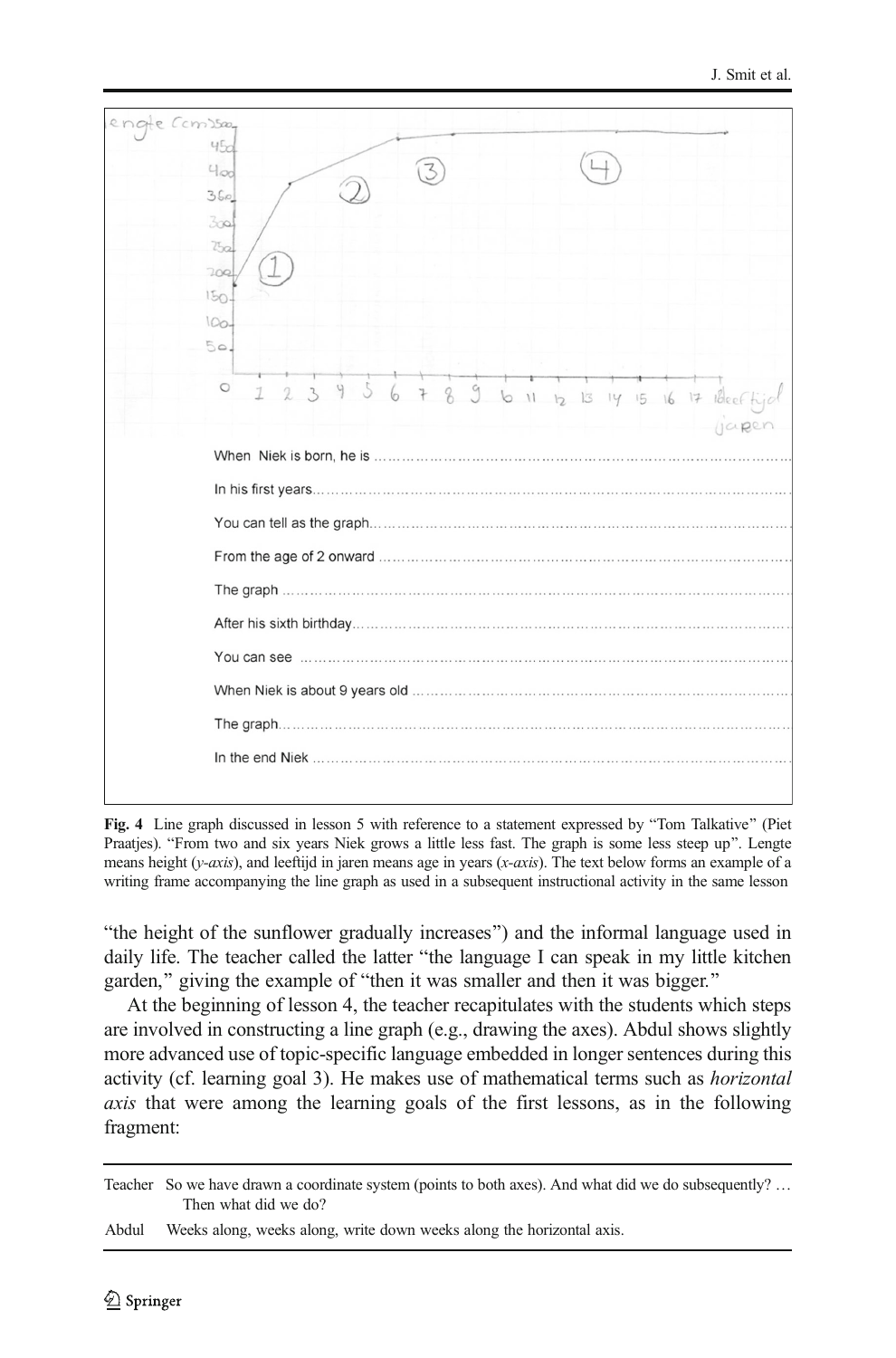A little later during the same activity, he contributes to the discussion: "Along the vertical axis you had to write down centimeters." Furthermore, he uses the topicspecific word *constant* again (L2), but this time reformulates his own utterance (instead of the teacher): "Constant, it goes constant." However, he still demonstrates difficulty with the word's meaning, as he says: "Miss, constant, then it goes higher up."

The activity concerning the line graph (see Fig. [3\)](#page-12-0) is extended by modeling how a line graph can be divided into segments and how these can be described in terms of reality and in terms of the graph's course, using respectively general academic or topicspecific language (S1, S2, L1, L2). First, the teacher and students divide the line graph into segments by fixing strings on the whiteboard on those spots where the students and the teacher agree about the line graph's changing direction. Second, student utterances derived from their written graph descriptions made during a previous lesson are used as input for discussing and describing the three segments. These utterances are presented in PowerPoint as anonymous statements about the graph, and for each statement, the students are asked: "Is this statement correct?" During this activity, Abdul comes to understand that a line graph consists of several segments and he also starts to reason around the concept of *constant* in an adequate way, without scaffolding by the teacher: B[…] Bigger and bigger, but at two, two meter sixty, it just stays constant.^ The teacher explained the overall purpose of these activities as follows: "When I cut the graph in pieces, then I can actually tell something about one particular piece.<sup>"</sup>

After the activities of recapitulating the construction of a line graph and modeling how to describe and interpret the different segments of the line graph, a few students are asked to "tell the graph's story in mathematical language." Abdul is in charge of the graph's second and third segments (see Fig. [3](#page-12-0)). He refers to the course of the graph (S2) but not yet to the represented reality in his description (S1). In his verbal description, he employs the word gradually for the first time (L2, L3; cf. learning goal 2). When this concept is introduced earlier in the lesson, the teacher points out how a word like *gradually* can mark the difference between two kinds of rising: "It rises, but this kind of rising is different than that kind of rising, isn't it?^ This explanation relates to the distinction between gradations of steepness and their mathematical meaning (learning goal 2).

During lesson 4, Abdul further adequately uses the general academic phrase "to change direction," which the teacher repeats as an exemplary utterance (RepCor):

| Yassin        | The sunflower grows gradually (points to the first segment of the graph). Is mathematical language<br>like this? (Teacher nods.) Rises gradually. And then here (points to the second segment of the<br>graph), then it grows fast. Yes, it grows fast. And that was it.                                                                   |  |
|---------------|--------------------------------------------------------------------------------------------------------------------------------------------------------------------------------------------------------------------------------------------------------------------------------------------------------------------------------------------|--|
| Teacher       | All right. And you can tell from the graph because (StrucFea)?                                                                                                                                                                                                                                                                             |  |
| Yassin        | Because it, that line, it just shows that it grows very fast.                                                                                                                                                                                                                                                                              |  |
| Teacher       | And <i>that</i> , what would we call that in mathematical language? (LingFea)                                                                                                                                                                                                                                                              |  |
| Oussana Rise. |                                                                                                                                                                                                                                                                                                                                            |  |
| Teacher       | It rises quickly (RefExt). OK. Abdul, next two ones.                                                                                                                                                                                                                                                                                       |  |
| Abdul         | Here you can see that it changes direction again (holds his fingers at the point where the second<br>string cuts through the line graph), it goes little more to the right. And then it rises again to<br>thirteen (moves his finger along the line graph until he meets the next string). And then, it rises<br>gradually up to constant. |  |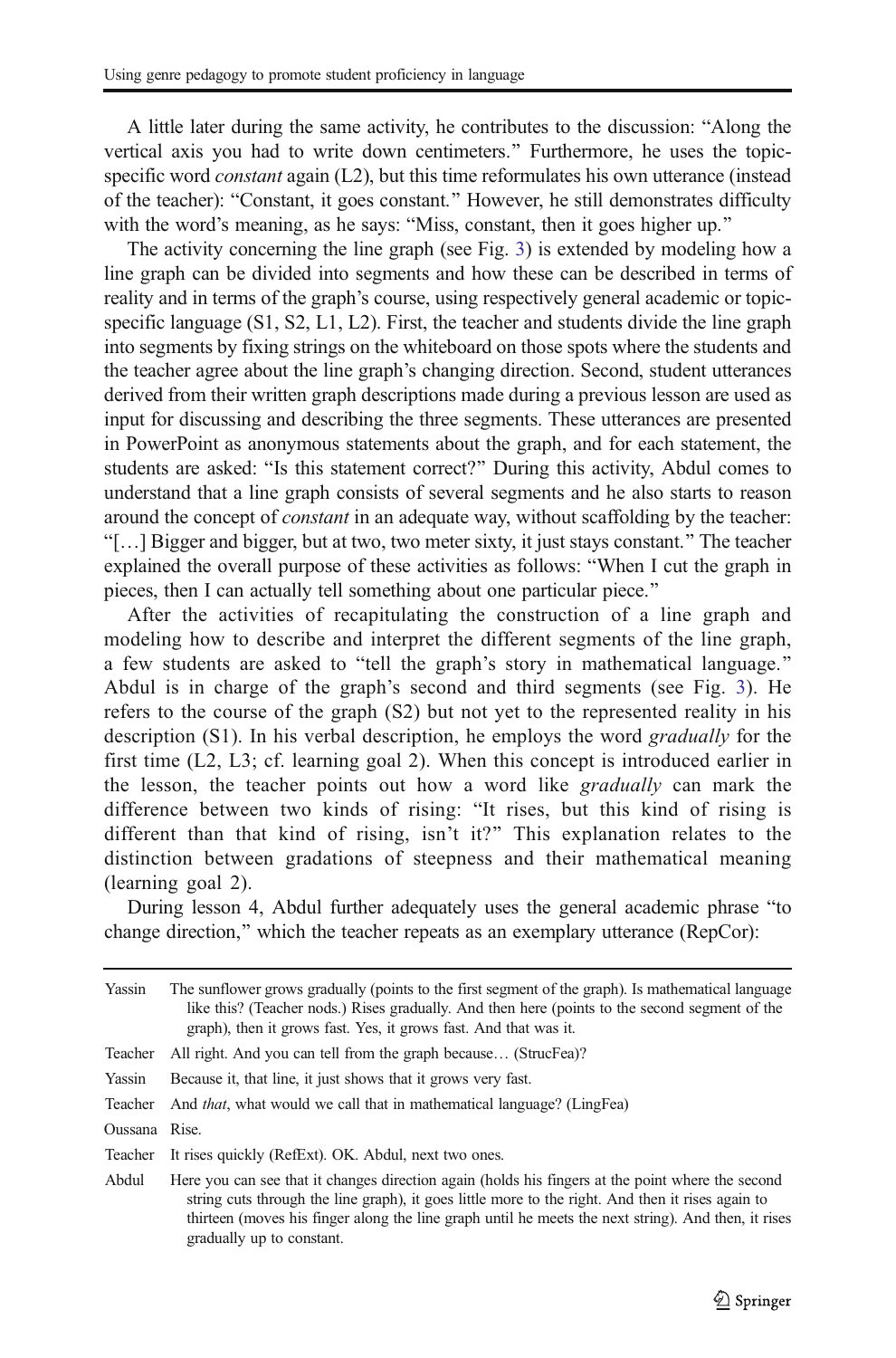| Teacher | It changes direction (RepCor). And then what would you say, it? What would you say about this<br>(points to third segment)? |  |
|---------|-----------------------------------------------------------------------------------------------------------------------------|--|
| Abdul   | Then it goes gradually. Rising.                                                                                             |  |
| Teacher | The graph rises (RefExt).                                                                                                   |  |
| Abdul   | Up to thirteen.                                                                                                             |  |
| Teacher | Yes, the graph rises gradually (RefExt).                                                                                    |  |
| Abdul   | Gradually.                                                                                                                  |  |
| Teacher | Gradually (RepCor). And then what happens to the sunflower?                                                                 |  |
| Amin    | Then it just stays like this (Abdul moves his hands in horizontal direction).                                               |  |
|         |                                                                                                                             |  |

The interaction fragment shows that Abdul still seems to struggle with the meaning of *gradually*  $(L2, L3)$ , despite the attention paid to it by the teacher. The meaning of growth process (a key word in the building the field phase), however, seems to be understood slightly later in the same lesson. This difference can be explained by the greater learning burden of the aforementioned abstract words that pose more conceptual demands on second language learners than concrete words (such as *horizontal axis*).

From lesson 5 onward, Abdul's language proficiency increases, although not in a linear way. During lesson 5, Abdul participates less frequently than in the lessons before and after (three contributions), and his contributions are less proficient. In the modeling activity represented in Fig. [4,](#page-13-0) the teacher and students again discuss student utterances from a previous lesson. These utterances are attributed to an imaginary child, Tom Talkative (in Dutch: Piet Praatjes). Each utterance is about one segment of a line graph representing a giraffe's growth and can be reformulated into more precise wordings (in terms of structure and linguistic features). During this activity, Abdul has trouble correcting Tom Talkative's utterances and seems not yet able to distinguish between topic-specific language and general academic language for the graph's course and reality, respectively (L1 and L2; learning goals 1 and 2). Moreover, he struggles with the correct use of temporal prepositions for either segments or points in the graph (L4 and L5; learning goal 3). This hinders his adequate mathematical interpretation as he does not dispose of the linguistic tools to make a distinction between points in the graph (moments) and segments of the graph (periods). Furthermore, his utterances are shorter than before, as shown in "here" or "the horizon..." He still seems uncertain about the meaning of *constant*, as he uses it for a segment of the graph that gradually rises in the following sentence: "After he has turned six, after six, it stays, the graph stays constant." This erroneous use of *constant* may illustrate the non-linear nature of (second) language development. Furthermore, it can be explained by the aforementioned various learning burdens of the concepts involved.

During lesson 6, Abdul explains the rise of a line graph representing the sale of swimming trunks as follows: "More swimming trunks are sold in June. Because then it is almost, it is almost summer holidays by then. And then they actually want to go swimming." The teacher first responds by saying that it is quite smart to think of a reason for the sudden rise the graph shows. However, she also stresses that opinions and conjectured causalities should not be included in the curriculum genre of a graph description: "A description should be very precise.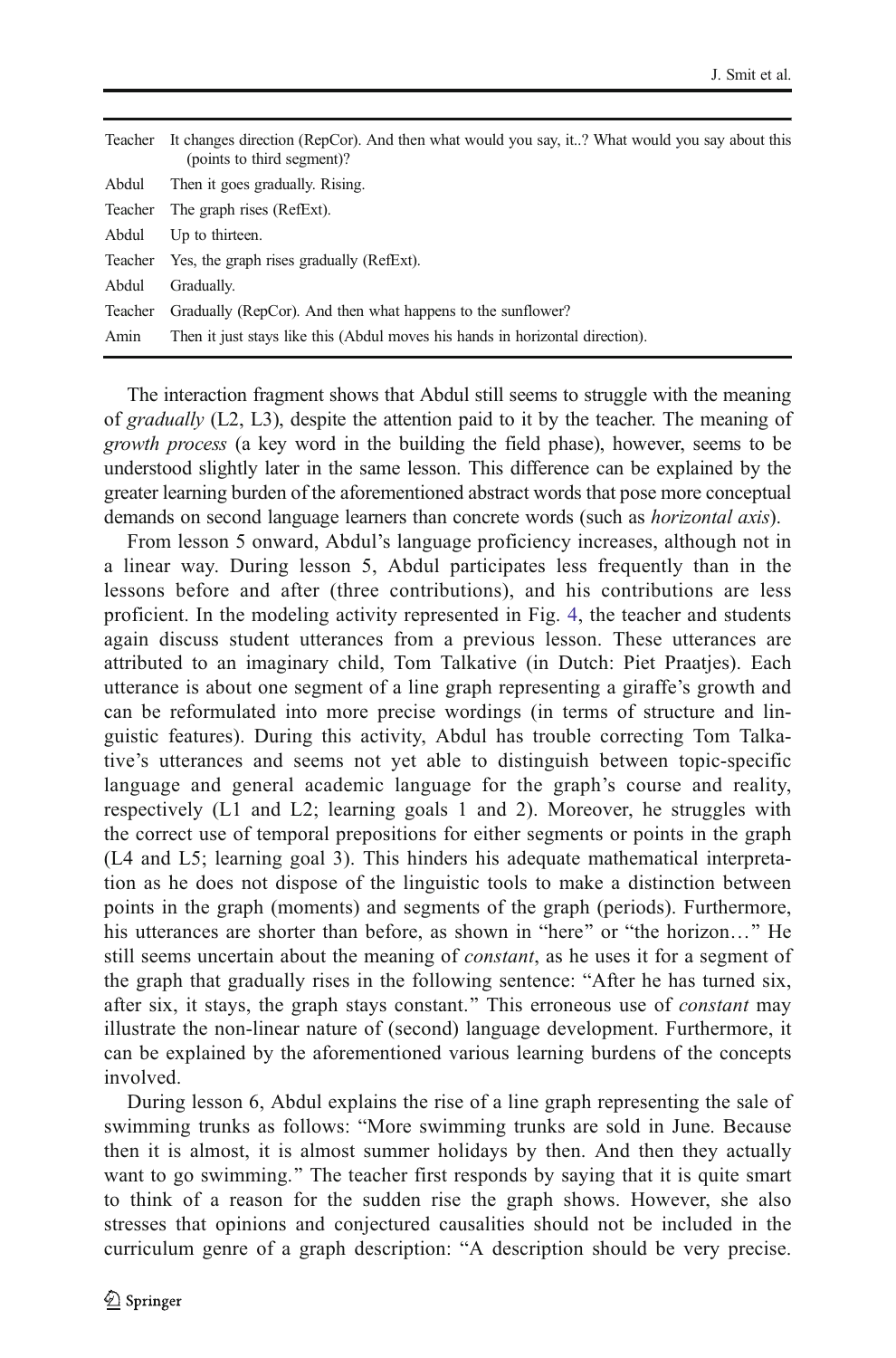And what Abdul just said, although very important, is not to be included in a description. In descriptions there are no opinions, nice stories, remarks about the weather outside and so on." A remarkable step in Abdul's language proficiency is his inclusion of reality (swimwear sold in June) in his graph description (learning goal 1). In this respect, Abdul seems to have benefited from the earlier lessons and scaffolding strategies directed at this structure feature (S1).

In lesson 6, Abdul still struggles with the use of temporal prepositions for points and segments in the graphs, but his proficiency concerning temporal prepositions (L4 and L5) is better in lessons 7 and 8 (learning goal 3). In lesson 7, he adequately responds to the teacher's scaffolding strategy, "Is it thirty *till* thirty five?", by saying "from." This illustrates Abdul is becoming familiar with the combination  $from...to$  for describing periods in time (segments of the graph). It is also in lesson 7 that the teacher and the students have a meta-discussion on the use of temporal prepositions, which increases students' sense of the need to use them adequately. One of the pupils points out that temporal prepositions are often used incorrectly: "But almost everybody says so. [...] Even the teacher does it wrong sometimes." Then, the teacher acknowledges that she also makes mistakes. "But it is not about whether we are allowed to make mistakes or not, but about reflecting on your own use of language: How can I do it in a better way?" She then asks the students why she asks herself that question. One boy explains: "Then people start talking good language with you. Then they talk 'social language' to you or something like that." It is here that a student for the first time explicitly attends to the social benefits of using language in a functional and adequate way.

#### Phase 3: joint construction

In the joint construction phase, the teacher and students collaboratively formulate a line graph description. During this activity, the teacher is to scaffold students' contributions toward adequate use of structure and linguistic features. In our lesson series, the phase of joint construction was enacted in two different ways: in terms of jointly constructing verbal text in the curriculum genre without writing sentences down as well as with the teacher as a scribe writing down text on the whiteboard. The former seemed a suitable preparation for the latter. During the verbal joint construction of text in lesson 8, Abdul precisely and correctly describes a line graph's segment in terms of reality, this time using temporal prepositions adequately without the teacher's scaffolding (learning goals 1 and 3): "From his 20th to his 25th Uncle Kees slowly starts to lose weight" (S1, S2, L1, L5). This sentence further includes his first expression of gradation in terms of changes in reality (L3; learning goal 2). He also adequately formulates a sentence about the graph's course: "And then the graph stays constant." However, in a collaborative joint construction of written text later in the same lesson, Abdul again confuses reality and the graph's course: "The people at the station rise." The interviews held with Abdul after the last lessons show a similar development. On the one hand, Abdul clearly has become more proficient in the language required to interpret line graphs. On the other hand, he still demonstrates slight relapses in language production and shows misunderstanding of more abstract words. Abdul's development, therefore, signifies both the earlier mentioned long-term and nonlinear nature of language development and the complexity involved in reasoning about line graphs.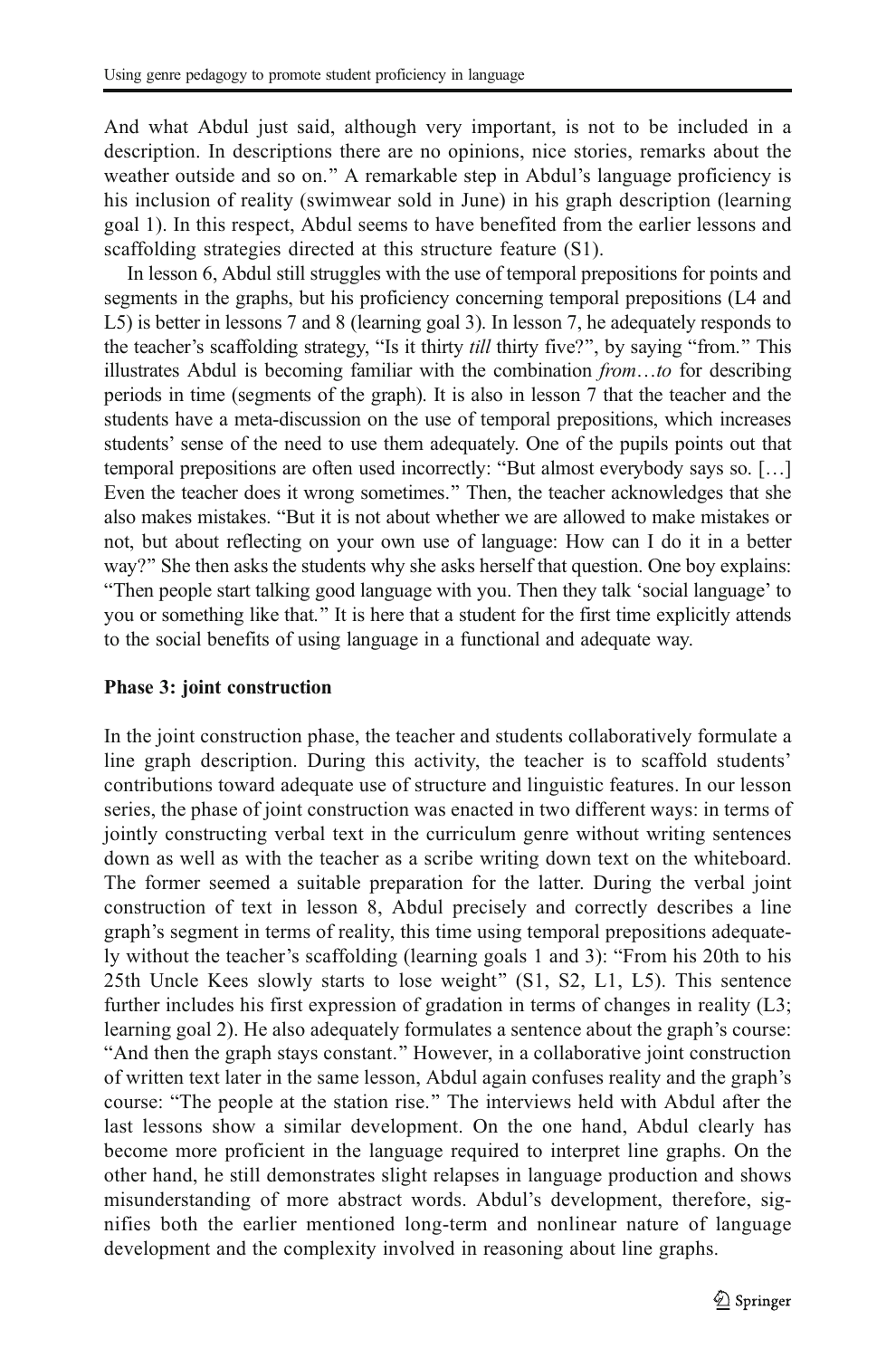#### Phase 4: independent writing

Independent writing and another written joint construction were enacted in lesson 9. Abdul was absent in this lesson, but he did perform independent writing during the posttest. Abdul scored 2.6 out of 10 at the pretest (among the lowest of the classroom) and 6.8 out of 10 at the posttest (just above average)—a difference of 4.2. Only three students made a bigger leap. The comparison of pre- and posttest scores for the whole class yields a difference of 2.89 on a scale up to 10 (see Table 4).

### **Discussion**

#### Summary

In this paper, we asked: How can genre pedagogy be used to promote student proficiency in the language required to interpret line graphs? We answered this question in two steps. First, the rationale as informed by genre pedagogy was summa-rized in the "[Theoretical background of the design and enactment](#page-1-0)" section. Second, the focused case study illustrated how the approach was enacted and Abdul became more proficient over time against the background of the intervention as inspired by genre pedagogy (in particular the teaching and learning cycle). The case study showed how Abdul increasingly demonstrated adequate and independent employment of the language for interpreting line graphs, but also kept struggling with, for instance, the meaning and use of more abstract words (e.g., *constant* and *gradually*). It further demonstrated that a student whose linguistic starting level is on the low side can improve in a relatively short amount of time.

Without a comparison group, we are not making claims about whether our approach leads to better learning results than other approaches. We consider the results only to be an indication of an exploratory proof of principle: It is possible to help fifth- and sixthgrade students become much more proficient in domain-specific language. We interpret this finding as a sign of feasibility of promoting domain-specific language in classrooms and an initial empirical justification for focusing on structure features and linguistic features as in Table [1,](#page-5-0) in combination with using particular activities and scaffolding strategies. With this answer about the how and that of our approach, we think we address a concern in relation to the discursive turn in mathematics education that has so far received little attention: How to design and enact language-oriented approaches?

Our research took place in a multilingual school. In the classroom studied, 19 out of 22 students had a migrant background and many of them spoke Berber or Turkish at home. Because the three native students also benefited from the intervention, we

|                | Pretest, $M(SD)$ | Posttest, $M(SD)$ | Difference, $M(SD)$ |
|----------------|------------------|-------------------|---------------------|
| Class $(N=22)$ | 3.73(0.74)       | 6.63(1.71)        | 2.89(1.62)          |

Table 4 Comparison of the pre- and posttest results on the relevant item

The maximum score was 10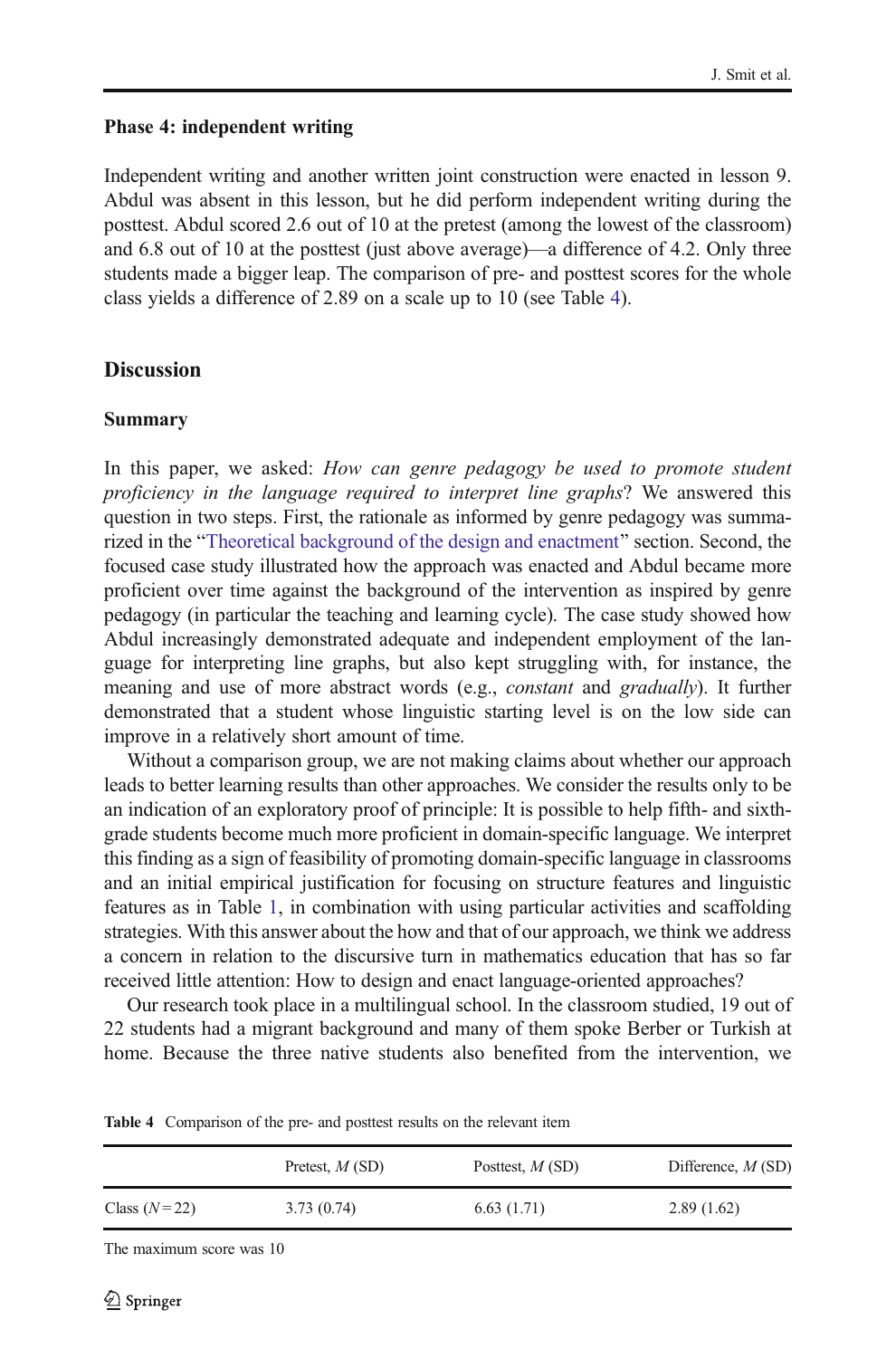suggest that our approach is not solely suitable for minority students but has a much wider scope. After all, all mathematics learners are—to some extent—learning a new language (Gibbons [2002;](#page-19-0) Morgan [2007](#page-20-0)).

#### Potential pitfalls of using genre pedagogy and how to avoid them

From the literature on genre pedagogy and language in mathematics education, we foresee a few potential pitfalls of focus on language or, more generally, on genres. First, if we consider language or a genre a norm of how to speak and write in a particular domain, this norm could lead to deficit views on the bilingual learner (Moschkovich [2010\)](#page-20-0), as it could focus attention too much on language proficiency (Gorgorió and Planas [2001;](#page-19-0) Setati and Adler [2000\)](#page-20-0). Second, teachers and students may initially view language or genre as a set of words and phrases (Morgan [2005\)](#page-20-0). Such "static" views have been criticized by scholars who argue that genre pedagogy constrains students' self-expression and creativity (Knapp and Watkins [2005](#page-20-0)). As a result, it would induce formulaic, empty language use (e.g., Coe [2002](#page-19-0)). In Tardy's ([2006](#page-21-0)) words, these counter voices are justifiable and necessary to warn researchers, educators, and teachers how not to focus on language. We now argue how the potential pitfalls can be avoided.

The norm issue is related to Adler's [\(2001\)](#page-19-0) dilemma of transparency: the dilemma of whether or not to explicitly and visibly focus on topic-specific language required in the classroom. Although she acknowledges the potential benefits of learner-centered, implicit approaches as they create space for students' creativity and meaning-making, she states that such practices still rely on students' communicative competence—thus also ask for and explicitly focus on language development. Concerning criticism on genres being used as a norm, we stress that promoting students' academic language development, as with other types of instructional endeavors, unavoidably holds a normative nature (Macbeth [2010](#page-20-0)). We think that there is nothing wrong with centralizing norms, as long as these norms emerge out of an agreed sense of what can be said or done in a classroom (Van Oers [2001\)](#page-21-0). To this end, it is worth exploring whether students can reflect on language features themselves (cf. Hyland [2004](#page-20-0)). During the phase of modeling the genre, for instance, students could compare different texts to derive their "own" formulations of language features. These features, however, still need to be well defined in advance.

As Morgan [\(2005\)](#page-20-0) wrote, language entails more than vocabulary. The notion of genre in a more educationally phrased definition directs designers' and teachers' attention to a broader range of things that matter. For example, as a complement to linguistic features, there are also structure features such as the stages involved in interpreting and describing a line graph. By formulating a small set of relevant linguistic and structure features, we as design researchers support teachers to help their students talk mathematically.

#### Recommendations and future research

This study has focused on one particular domain of mathematics, line graphs. Hence, a recommendation for future research is to design for other domains too. We hope that this can advance our understanding of how a focus on language use can become a part of educational practice and design. Our work has pointed to the potential of focusing on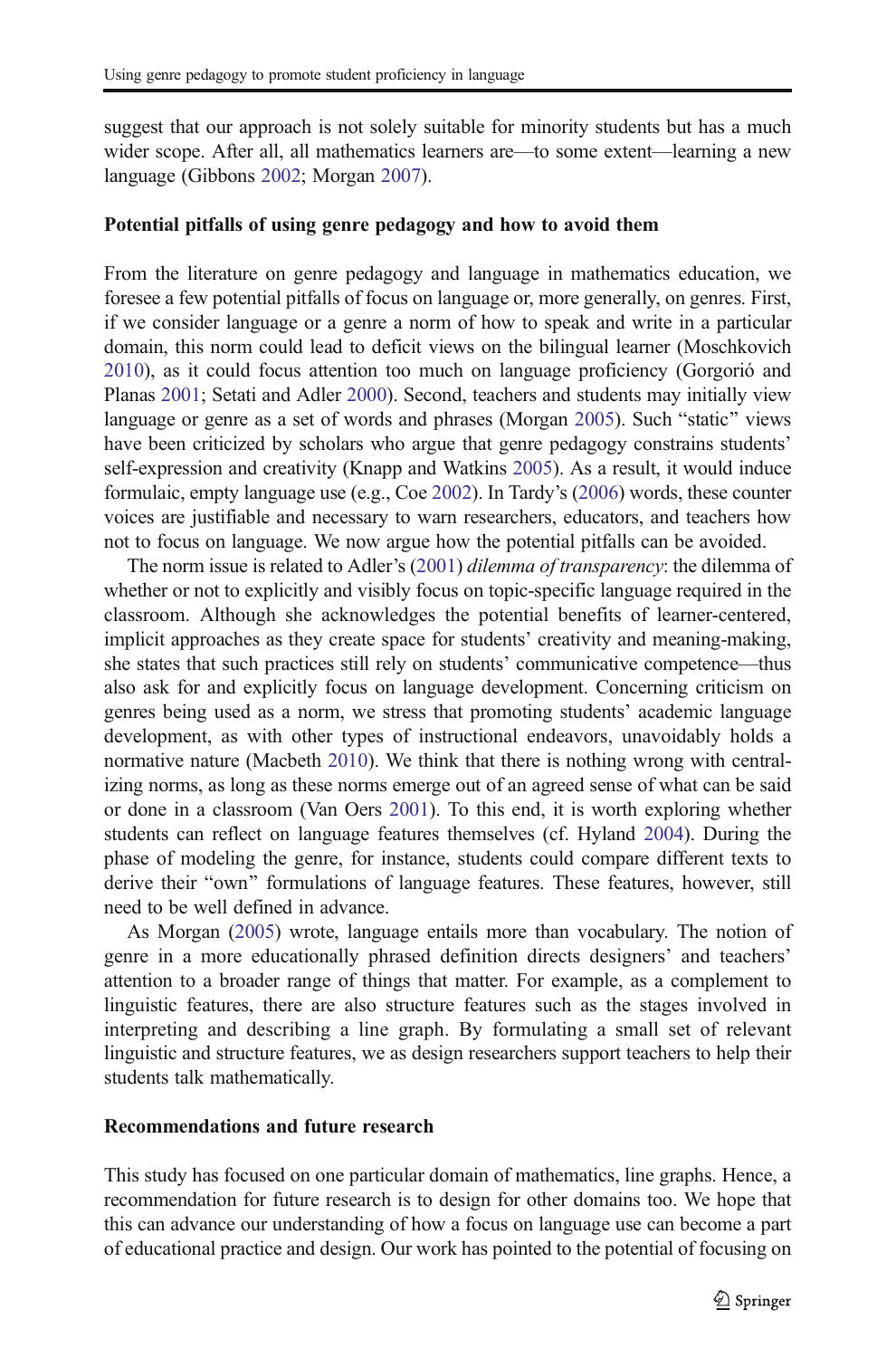<span id="page-19-0"></span>language use, especially in the context of multilingual and language-weak classrooms, and of specifying structure and linguistic features of the language to be developed by students. We hope this idea will be taken up by others for other topics and subjects so as to help students become proficient in topic-specific language and become more successful in learning.

Open Access This article is distributed under the terms of the Creative Commons Attribution 4.0 International License (http://creativecommons.org/licenses/by/4.0/), which permits unrestricted use, distribution, and reproduction in any medium, provided you give appropriate credit to the original author(s) and the source, provide a link to the Creative Commons license, and indicate if changes were made.

#### **References**

Adler, J. (2001). Teaching mathematics in multilingual classrooms. Dordrecht: Kluwer.

- Bakker, A., & Smit, J. (2016). Theory development in design-based research: an example about scaffolding mathematical language. In S. Doff & R. Komoss (Eds.), How does change happen? (pp. 109–124). Wiesbaden: Springer.
- Bakker, A., Smit, J., & Wegerif, R. (2015). Scaffolding and dialogic teaching in mathematics education: introduction and review. ZDM, 47(7), 1047–1065.
- Bickmore-Brand, J., & Gawned, S. (1990). Scaffolding for improved mathematical understanding. In J. Bickmore-Brand (Ed.), Language in mathematics (pp. 43–58). Carlton South: Australian Reading Association.
- Campbell, A. E., Adams, V. M., & Davis, G. E. (2007). Cognitive demands and second-language learners: a framework for analyzing mathematics instructional contexts. Mathematical Thinking and Learning, 9, 3–30.
- Chapman, A. (1997). Towards a model of language shifts in mathematics learning. Mathematics Education Research Journal, 9, 152–173.
- Chapman, A. P. (2003). Language practices in school mathematics: a social semiotic approach. Lewiston: Edwin Mellen.
- Chodorow, M., Gamon, M., & Tetreault, T. (2010). The utility of article and preposition error correction systems for English language learners: feedback and assessment. Language Testing, 27(3), 419–436.
- Clarke, D. (1988). The mathematics curriculum and teaching program professional development package: assessment alternatives in mathematics. Carlton, Victoria: Curriculum Development Centre.
- Cobb, P., & Yackel, E. (1996). Constructivist, emergent, and sociocultural perspectives in the context of developmental research. Educational Psychologist, 31, 175–190.
- Coe, R. (2002). The new rhetoric of genre: writing political beliefs. In A. Johns (Ed.), Genre in the classroom: multiple perspectives (pp. 197–210). Mahwah: Lawrence Erlbaum.
- Cohen, J. (1988). Statistical power analysis for the behavioural sciences (2nd ed.). Mahwah: Lawrence Erlbaum Associates.
- Cope, B., & Kalantzis, M. (Eds.). (1993). The powers of literacy: a genre approach to teaching writing. London: Falmer.
- Derewianka, B. (1990). Exploring how texts work. Sydney: Primary English Teaching Association (PETA).
- Ellerton, N. F., & Clarkson, P. C. (1996). Language factors in mathematics teaching and learning. In A. J. Bishop, K. Clements, C. Keitel, J. Kilpatrick, & C. Laborde (Eds.), International handbook of mathematics education (pp. 987–1033). New York: Springer.
- Ellerton, N. F., & Clements, M. A. (1991). Mathematics in language: a review of language factors in mathematics learning. Geelong: Deakin University.
- Ferrari, P. L. (2004). Mathematical language and advanced mathematics learning. In M. Johnsen Hoines & A. Berit Fugelstad (Eds.), Proceedings of the 28th conference of PME (pp. 383–390). Bergen: Bergen University College.
- Gibbons, P. (2002). Scaffolding language, scaffolding learning: teaching second language learners in the mainstream classroom. Portsmouth: Heinemann.
- Gibbons, P. (2009). English learners academic literacy and thinking. Portsmouth: Heinemann.
- Gorgorió, N., & Planas, N. (2001). Teaching mathematics in multilingual classrooms. Educational Studies in Mathematics, 47, 7–33.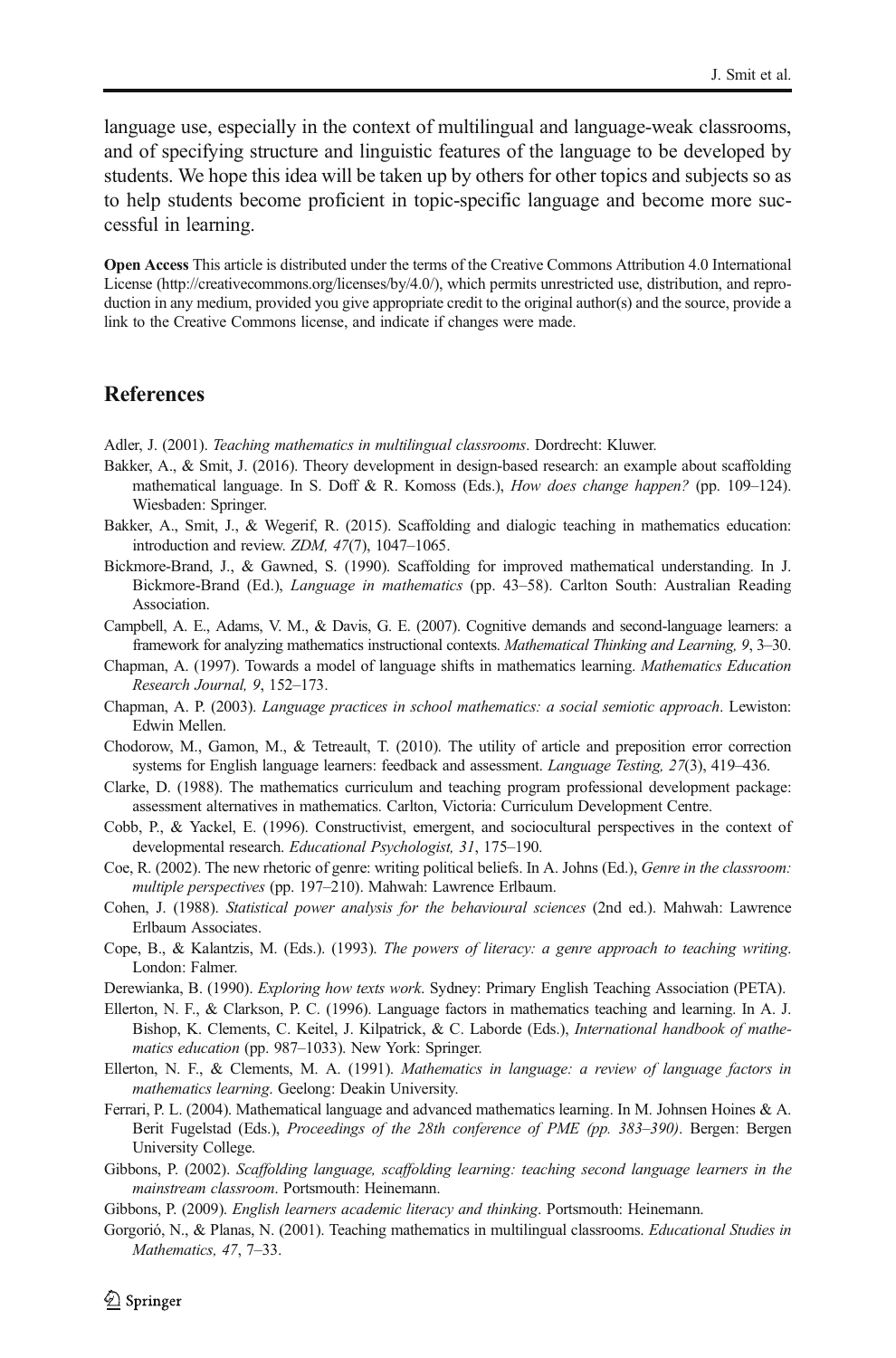- <span id="page-20-0"></span>Gutiérrez, K. D., Sengupta-Irving, T., & Dieckmann, J. (2010). Developing a mathematical vision. In J. N. Moschkovich (Ed.), Language and mathematics education: multiple perspectives and directions for research (pp. 29–71). Charlotte: Information Age.
- Hyland, K. (2004). Genre and second language writing. Ann Arbor: University of Michigan Press.
- Hyland, K. (2007). Genre pedagogy: language, literacy, and L2 writing instruction. *Journal of Second* Language Writing, 16, 148–164.
- Knapp, P., & Watkins, M. (2005). Genre, text, grammar: technologies for teaching and assessing writing. Sydney: UNSW.
- Lampert, M., & Blunk, M. L. (1998). Talking mathematics in school: studies of teaching and learning. Cambridge: Cambridge University Press.
- Leinhardt, G., Zaslavsky, O., & Stein, M. K. (1990). Functions, graphs, and graphing: tasks, learning, and teaching. Review of Educational Research, 60(1), 1–64.
- Lovitt, C., & Clarke, D. (2011). The designer speaks. The features of a rich and balanced mathematics lesson: teacher as designer. Educational Designer, 1(4). <http://www.educationaldesigner.org/ed/volume1/issue4/article15/>.
- Macbeth, K. P. (2010). Deliberate false provisions: the use and usefulness of models in learning academic writing. Journal of Second Language Writing, 19, 33–48.
- Martin, J. R. (1989). Technicality and abstraction: language for the creation of specialised knowledge. In F. Christie (Ed.), Writing in schools (pp. 36–44). Geelong: Deaking University Press.
- Martin, J. R. (2009). Genre and language learning: a social semiotic perspective. *Linguistics and Education*, 20, 10–21.
- Martin, J. R., & Rose, D. (2008). Genre relations: mapping culture. London: Equinox.
- Mercer, N., & Littleton, K. (2007). Dialogue and the development of children's thinking: a sociocultural approach. London: Routledge.
- Monk, S. (2003). Representation in school mathematics: learning to graph and graphing to learn. In J. Kilpatrick, W. G. Martin, & D. Schifter (Eds.), A research companion to principles and standards for school mathematics (pp. 250–262). Reston: National Council of Teachers of Mathematics.
- Morgan, C. (2005). Words, definitions and concepts in discourses of mathematics, teaching and learning. Language and Education, 19(2), 103–117.
- Morgan, C. (2007). Who is not multilingual now? Educational Studies in Mathematics, 64, 239–242.
- Moschkovich, J. N. (1996). Moving up and getting steeper: negotiating shared descriptions of linear graphs. The Journal of the Learning Sciences, 5(3), 239–277.
- Moschkovich, J. N. (2002). A situated and sociocultural perspective on bilingual mathematical learners. Mathematical Thinking and Learning, 4, 189–212.
- Moschkovich, J. N. (2010). Language and mathematics education: multiple perspectives and directions for research. Charlotte: Information Age.
- Mousley, J., & Marks, G. (1991). Discourses in mathematics. Geelong: Deaking University Press.
- Mushin, I., Gardner, R., & Munro, J. M. (2013). Language matters in demonstrations of understanding in early years mathematics assessment. Mathematics Education Research Journal, 25, 415–433.
- Nathan, M. J., & Kim, S. (2007). Pattern generalization with graphs and words: a cross-sectional and longitudinal analysis of middle school students' representational fluency. Mathematical Thinking and Learning, 9(3), 193–219.
- Nation, I. S. P. (2001). Learning vocabulary in another language. Cambridge: Cambridge University Press.
- Pichette, F., De Serres, L., & Lafontaine, M. (2012). Sentence reading and writing for second language vocabulary acquisition. Applied Linguistics, 33(1), 66–82.
- Pimm, D. (1987). Speaking mathematically: communication in mathematics classrooms. London: Routledge.
- Planas, N., & Setati, M. (2009). Bilingual students using their languages in the learning of mathematics. Mathematics Education Research Journal, 21(3), 36–59.
- Prediger, S., & Wessel, L. (2013). Fostering German-language learners' constructions of meanings for fractions—design and effects of a language- and mathematics-integrated intervention. Mathematics Education Research Journal, 25, 435–456.
- Expertgroep Taal en Rekenen. (2009). Referentiekader taal en rekenen [reference framework language and mathematics]. Enschede: SLO.
- Rothery, J. (1996). Making changes: developing an educational linguistics. In R. Hasan & G. Williams (Eds.), Literacy in society (pp. 86–123). London: Longman.
- Schleppegrell, M. J. (2007). The linguistic challenges of mathematics teaching and learning: a research review. Reading and Writing Quarterly, 23(2), 139–159.
- Setati, M., & Adler, J. (2000). Between languages and discourses. *Educational Studies in Mathematics*, 43, 243–269.